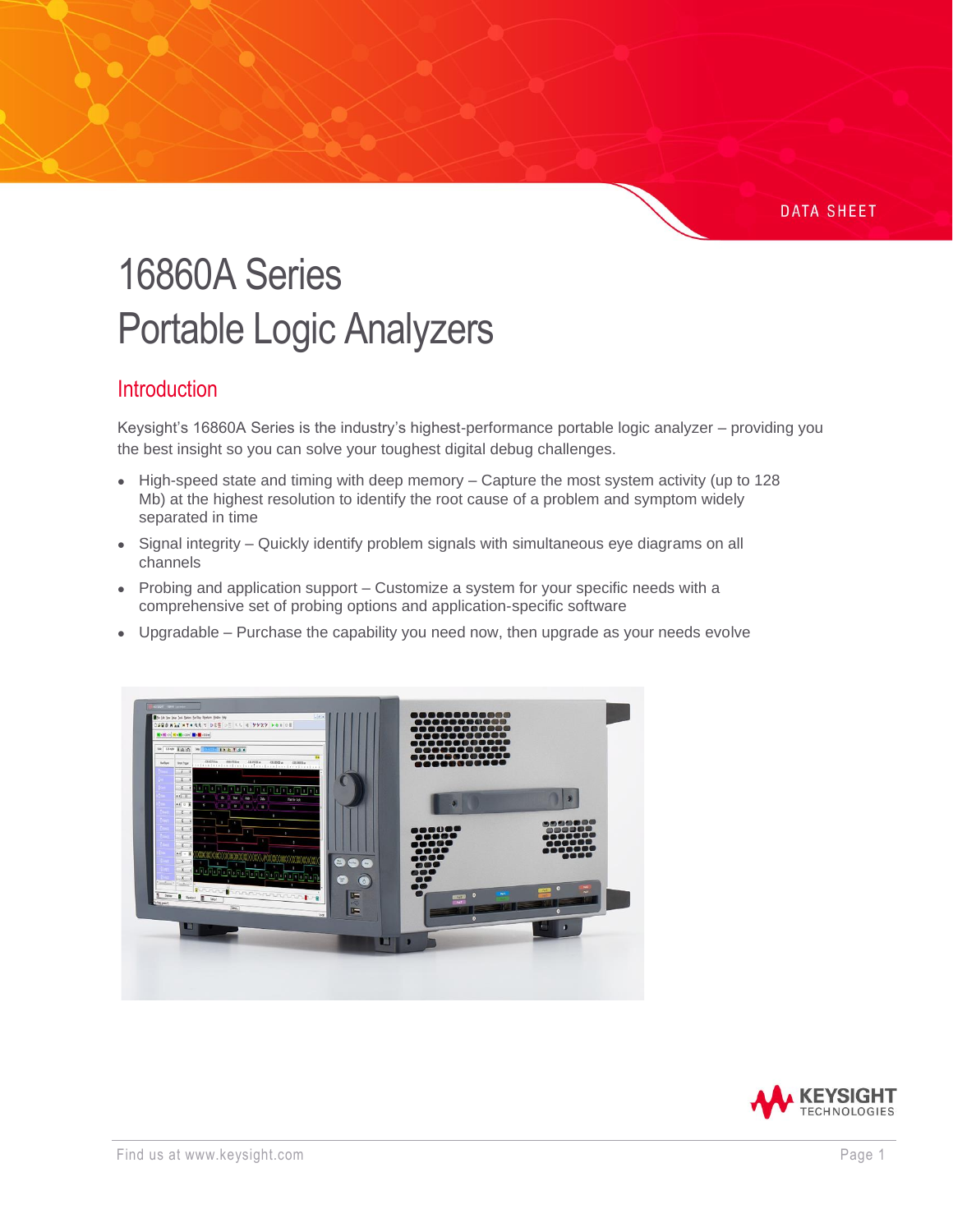| <b>Models</b>                         | 16861A                                                                                                                       | 16862A                                    | 16863A | 16864A                   |
|---------------------------------------|------------------------------------------------------------------------------------------------------------------------------|-------------------------------------------|--------|--------------------------|
| Channels                              | 34                                                                                                                           | 68                                        | 102    | 136                      |
| Max timing sample rate                |                                                                                                                              | 2.5 GHz full channel/5.0 GHz half channel |        |                          |
| Quarter channel timing<br>sample rate |                                                                                                                              | $10$ GHz<br>(Option T10)                  |        | $10$ GHz<br>(Option T10) |
| Max state clock rate                  |                                                                                                                              | 350 MHz standard, 700 MHz (Option 700)    |        |                          |
| Maximum state data rate               |                                                                                                                              | 700 Mb/s standard, 1400 Mb/s (Option 700) |        |                          |
| Timing zoom                           |                                                                                                                              | 12.5 GHz at 256 K deep                    |        |                          |
| Memory depth                          | 2 Mb standard; 4 Mb, 8 Mb, 16 Mb, 32 Mb, 64 Mb, 128 Mb optional<br>(2x in half-channel timing, 4x in quarter-channel timing) |                                           |        |                          |
| Probe/signal compatibility            | U4200A Series single-ended direct connect probes, 90-pin single-ended and differential probes                                |                                           |        |                          |

## Identify Problem Signals on All Channels Simultaneously

As timing and voltage margins continue to shrink, confidence in signal integrity becomes an increasingly vital requirement in the design validation process. Eye scan lets you acquire signal integrity information on all the buses in your design (and under a wide variety of operating conditions) in a matter of minutes. Identify problem signals quickly for further investigation with an oscilloscope. Results can be viewed for each individual signal or as a composite of multiple signals or buses.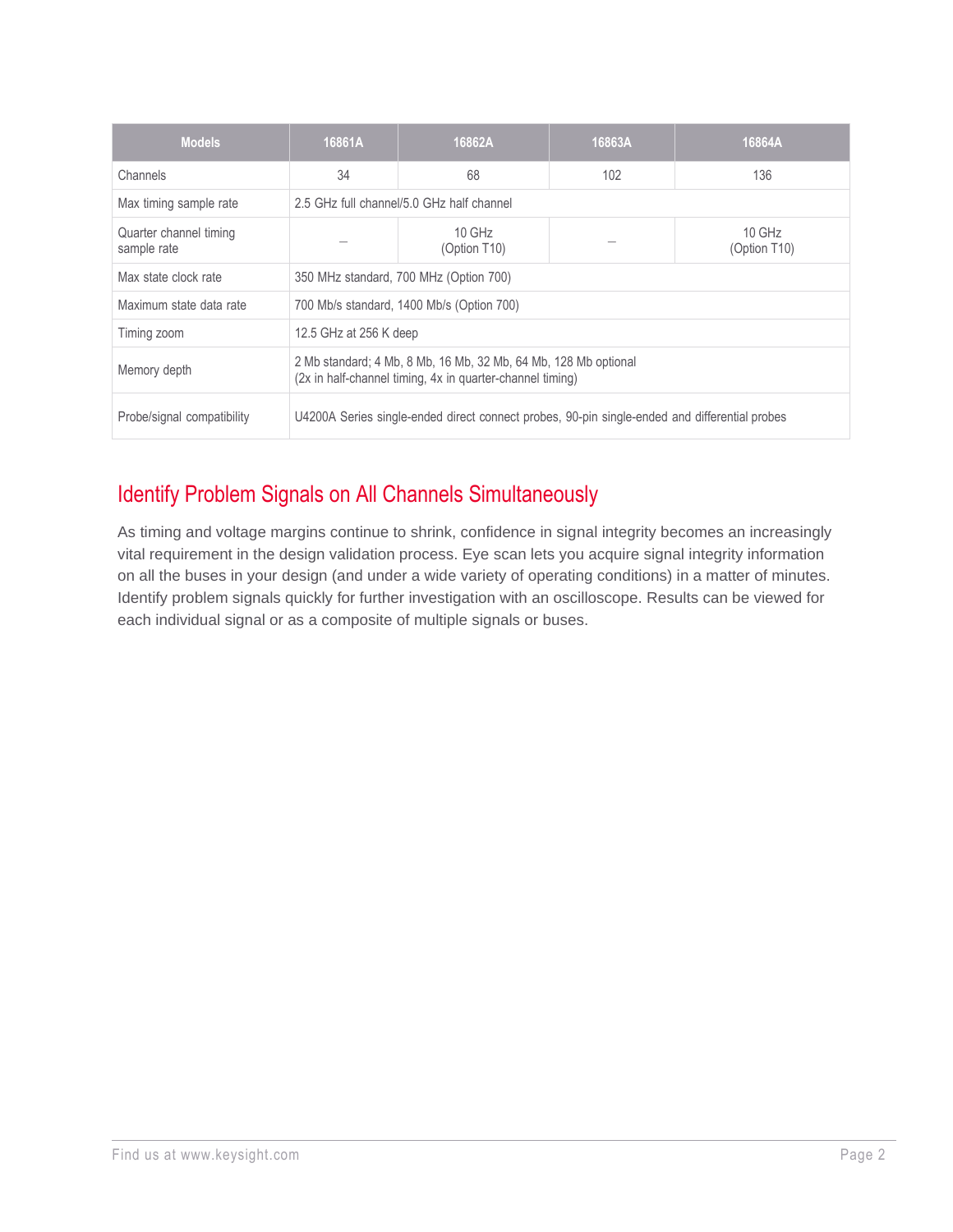

Figure 1. Eye scan automatically sets sample positions for accurate state capture and also provides a signal integrity view of each input signal, without the need for an oscilloscope.

## Unleash the Power of a Logic Analyzer Plus an Oscilloscope

#### Seamless oscilloscope integration with View Scope

Easily make time-correlated measurements between Keysight logic analyzers and oscilloscopes. The time-correlated logic analyzer and oscilloscope waveforms are integrated into a single logic analyzer waveform display for easy viewing and analysis. You can also trigger the oscilloscope from the logic analyzer (or vice versa); automatically de-skew the waveforms; and maintain marker tracking between the two instruments. View Scope allows you to perform the following more effectively:

- Validate signal integrity
- Track down problems caused by signal integrity
- Validate correct operation of A/D and D/A converters
- Validate correct logical and timing relationships between the analog and digital portions of a design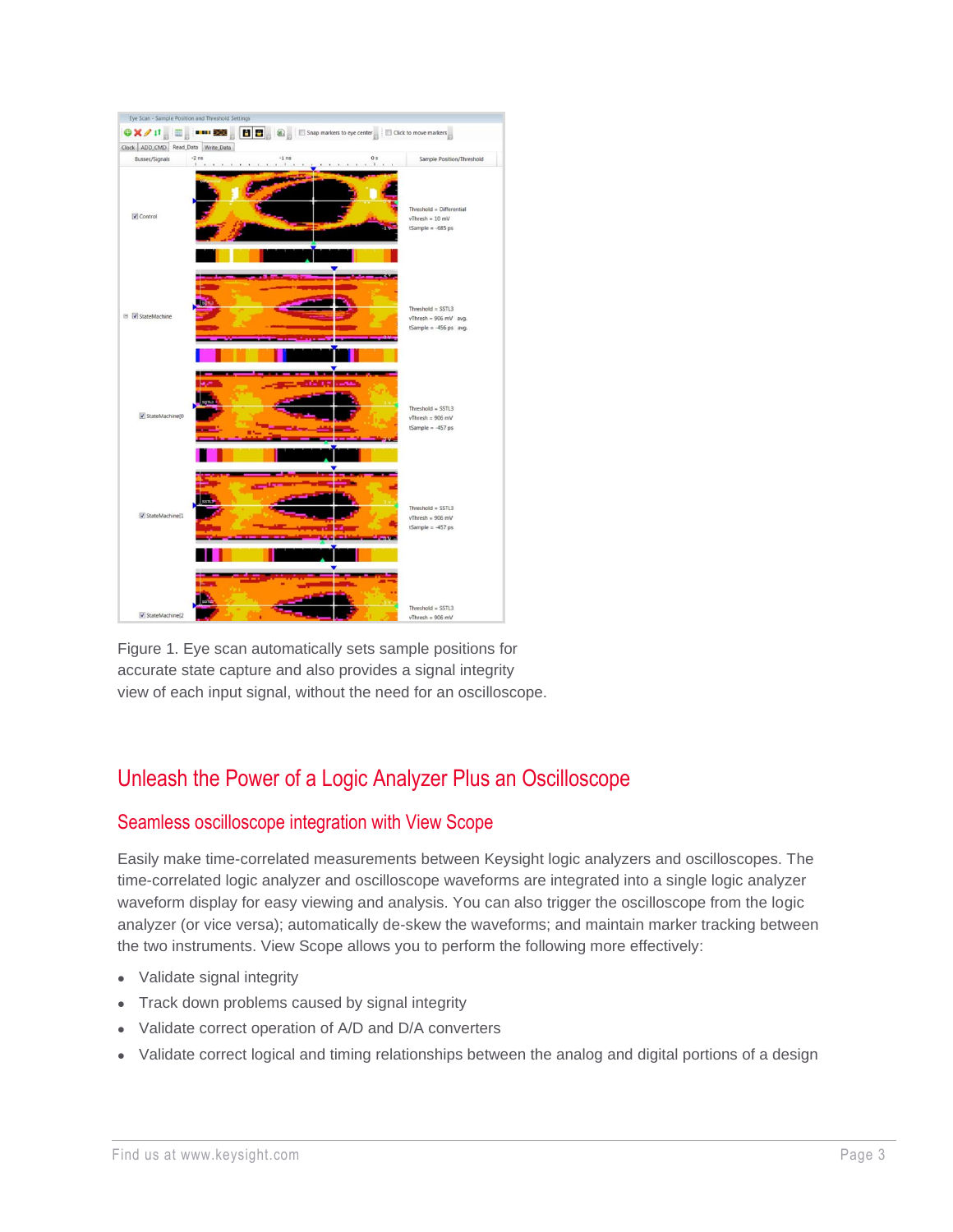#### **Connection**

The Keysight logic analyzer and oscilloscope can be physically connected with standard BNC and LAN connections. Two BNC cables are connected for cross triggering, and the LAN connection is used to transfer data between the instruments. The View Scope correlation software is standard in the logic analyzer's application software.

The View Scope software includes:

- Ability to import some or all of the captured oscilloscope waveforms
- Auto scaling of the scope waveforms for the best fit in the logic analyzer display

| <b>Feature</b>                                       | <b>Benefit</b>                                                                                                                                                                                                                                                   |
|------------------------------------------------------|------------------------------------------------------------------------------------------------------------------------------------------------------------------------------------------------------------------------------------------------------------------|
| Automated setup                                      | Quickly get to your first measurement by using the logic analyzer's Help wizard for easy<br>setup, regardless of which supported Keysightoscilloscope you connect to.                                                                                            |
| Integrated waveform display                          | Instantly validate the logical and timing relationships between theanalog and digital portions<br>of your design. View oscilloscope and logic analyzer waveforms integrated into a single logic<br>analyzer waveform display.                                    |
| Automatic measurement de-skew                        | Save time and gain confidence in measurement results with measurements that are<br>automatically de-skewed in time.                                                                                                                                              |
| Cross trigger the logic analyzer and<br>oscilloscope | Start your debug approach from either the analog or digital domain with the flexibility to<br>trigger the oscilloscope from the logic analyzer (or vice versa).                                                                                                  |
| Tracking markers                                     | Precisely relate information on the oscilloscope's display to the corresponding point in time on<br>the logic analyzer display with tracking markers. The oscilloscope's time markers<br>automatically track adjustments of the logic analyzer's global markers. |

## Debug, Verify, and Optimize DDR, LPDDR, and ONFi Memory Systems

The 16860A Series logic analyzers, in conjunction with memory specific probing solutions and B4661A Memory Analysis Software, provide a cost-effective platform for debugging, verifying and optimizing memory designs operating at ≤ 1400 MT/s. You can get a comprehensive view into your system's memory operation with bus decode, transaction overview, compliance testing and performance analysis.

The 16860A Series supports Add/Cmd/Data state mode measurements for the following DDR and LPDDR memory families. For higher speed or channel count DDR/2/3, LPDDR/2/3, DDR4 and LPDDR4 memory applications, refer to Keysight's U4164A logic analyzer module which is designed specifically for high-speed memory applications.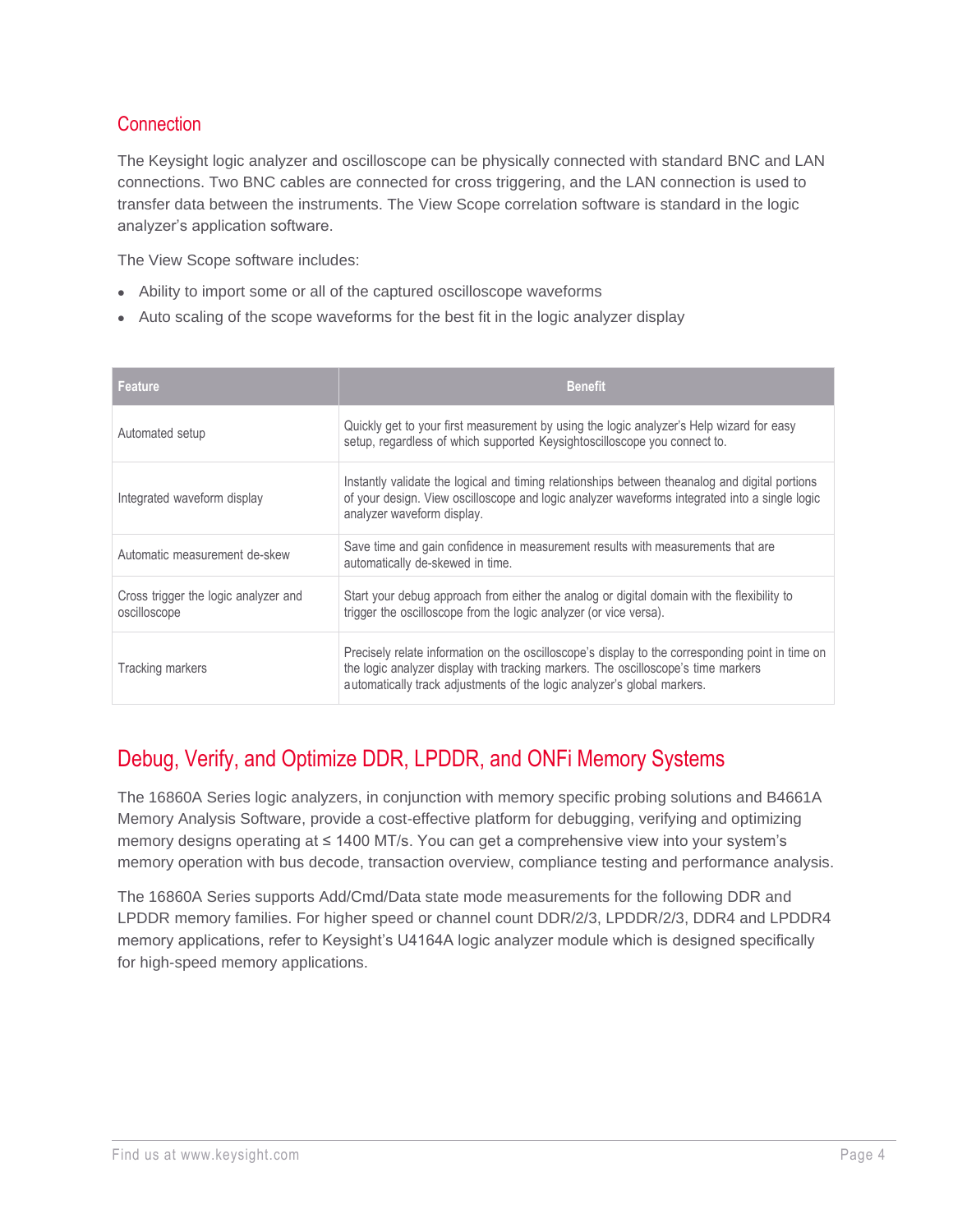| Supported memory device speeds for 16860A Series logic analyzers |                                    |                                   |                             |                             |
|------------------------------------------------------------------|------------------------------------|-----------------------------------|-----------------------------|-----------------------------|
|                                                                  |                                    | <b>Memory device</b><br>data rate | Required state speed option |                             |
| <b>Memory family</b>                                             | <b>Memory device</b><br>clock rate |                                   | 350 MHz clock<br>standard   | 700 MHz clock<br>Option 700 |
| <b>DDR</b>                                                       | $<$ 350 MHz                        | $< 700$ Mb/s                      | $\checkmark$                | ✓                           |
| DDR <sub>2</sub>                                                 | $<$ 350 MH $<$                     | $< 700$ Mb/s                      | $\checkmark$                | ✓                           |
| DDR3                                                             | $< 700$ MHz                        | $< 1400$ Mb/s                     |                             | $\checkmark$                |
| I PDDR                                                           | $<$ 350 MH <sub>z</sub>            | $< 700$ Mb/s                      | ✓                           | ✓                           |
| I PDDR <sub>2</sub>                                              | $< 700$ MH <sub>z</sub>            | $< 1400$ Mb/s                     |                             | $\checkmark$                |
| LPDDR3                                                           | $< 700$ MHz                        | $< 1400$ Mb/s                     |                             | ✓                           |

In addition, the 2.5 GHz timing mode provides a 3:1 ratio of sample rate to data rate so you can perform timing measurements on DDR/LPDDR devices with < 400 MHz clock rate/ < 800 Mb/s data rate. When a 16862A or 16864A logic analyzer is configured with the 10 GHz quarter channel timing option, the analyzer is capable of capturing Open NAND Flash Interface (ONFi) traffic. Analysis of captured ONFi traffic is provided through the Performance Analysis option (4FP/4NP/4TP) of the B4661A Memory Analysis Software.

#### Get Instant Insight into your Design with Multiple Views and Analysis Tools

When you want to understand what your target is doing and why, you need acquisition and analysis tools that rapidly consolidate data and provide insight into your system's behavior.

| Optional analysis and automated measurement packages |                                                                                                                                                                                                                                                                                                                                                                                                                                                                    |  |
|------------------------------------------------------|--------------------------------------------------------------------------------------------------------------------------------------------------------------------------------------------------------------------------------------------------------------------------------------------------------------------------------------------------------------------------------------------------------------------------------------------------------------------|--|
| B4601C                                               | Serial to parallel analysis package. This general purpose software enables easy viewingand analysis of serial data<br>by converting it into a parallel format, thereby eliminating the tedious, time-consuming, and error-prone task of sifting<br>through thousands of captured 1's and 0's.                                                                                                                                                                      |  |
| B4602A                                               | Signal extractor tool. This tool processes input signals and based on xml algorithms and creates a mapping of<br>captured signals into new bus and signal names.                                                                                                                                                                                                                                                                                                   |  |
| B4610A                                               | Data import package. Use the logic analyzer GUI to view data obtained from tools other than a logic analyzer.                                                                                                                                                                                                                                                                                                                                                      |  |
| B4655AB4656A                                         | FPGA dynamic probe application software for Xilinx (B4655A) and Altera (B4656A). The FPGA dynamic probe<br>provides unprecedented visibility into your FPGA's internal activity. Make incremental real-time measurements in<br>seconds without stopping the FPGA, changing the design or modifying design timing. Quickly set up the logic analyzer<br>with automatic pin mapping and signal bus naming by leveraging the work you did in your design environment. |  |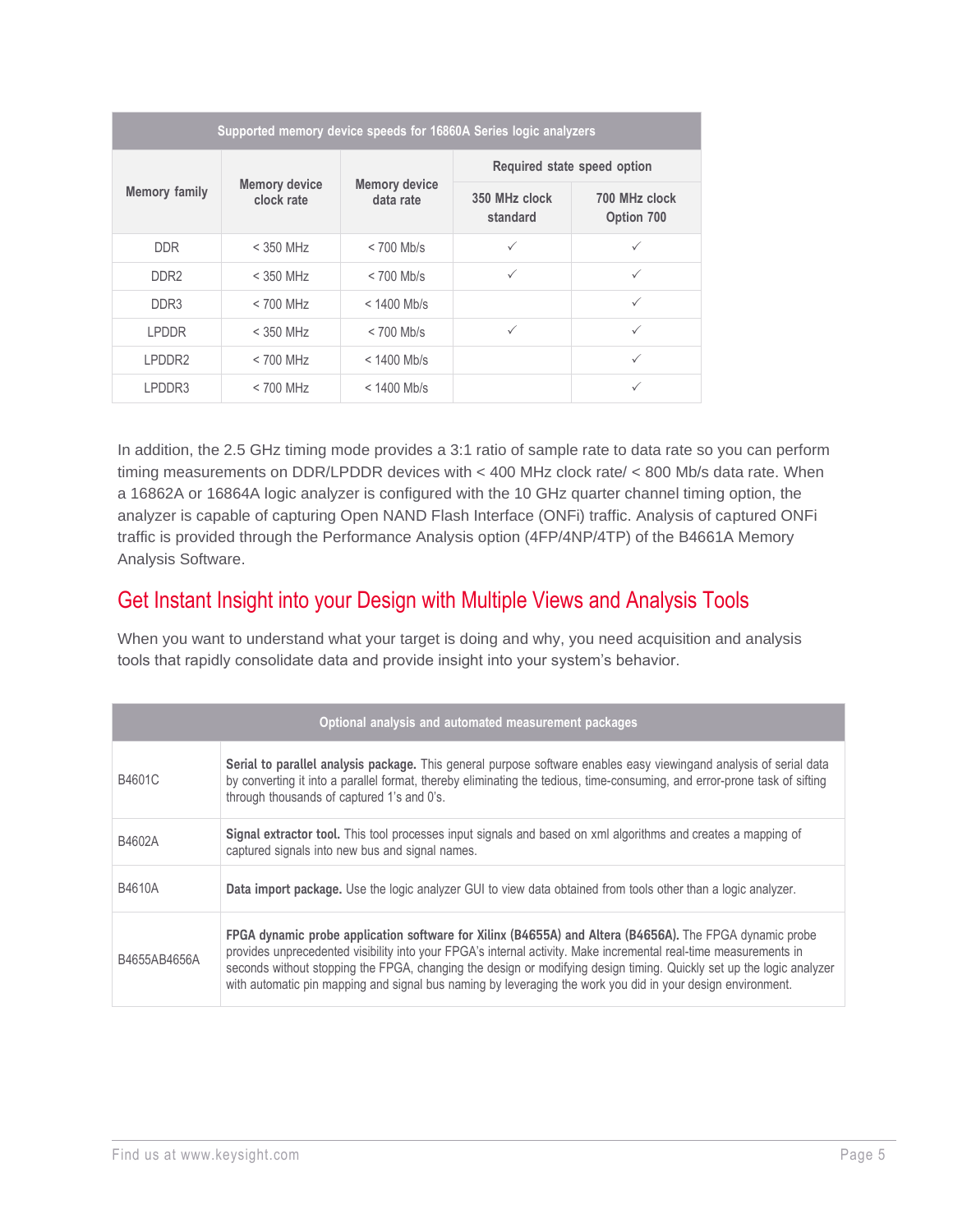| Optional analysis and automated measurement packages |                                                                                                                                                                                                                                                                                                                                                                                                                                                                          |  |
|------------------------------------------------------|--------------------------------------------------------------------------------------------------------------------------------------------------------------------------------------------------------------------------------------------------------------------------------------------------------------------------------------------------------------------------------------------------------------------------------------------------------------------------|--|
| B4661A                                               | Memory Analysis Software for logic analyzers. This package includes standard and optional licensed software.<br>Standard features are always available for use. Optional licensed features require the purchase of a license to enable<br>the full functionality of the option. Options include:<br>• DDR decoder with physical address trigger tool<br>• LPDDR decoder<br>• DDR and LPDDR compliance violation analysis<br>• DDR3/4 and LPDDR2/3/4 performance analysis |  |
| 89601B-300                                           | Digital vector signal analysis software, hardware connectivity for logic analyzers. Perform time-domain, spectrum<br>and modulation quality analysis on digital baseband and IF signals with Keysight's 89600 Vector Signal Analysis<br>software, running on the logic analyzer. www.keysight.com/find/dvsa                                                                                                                                                              |  |

## 16860A Series Logic Analyzer Specifications and Characteristics

|                                         | 16861A                         | 16862A                               | 16863A                          | 16864A                           |
|-----------------------------------------|--------------------------------|--------------------------------------|---------------------------------|----------------------------------|
| Channels                                | 34<br>(32 data and<br>2 clock) | 68<br>(64 data and<br>4 clock)       | 102<br>(96 data and<br>6 clock) | 136<br>(128 data and<br>8 clock) |
|                                         |                                | <b>Sampling option: Single clock</b> |                                 |                                  |
| Clock (clock is on Pod 1)               | 1                              |                                      | 1                               | 1                                |
| Clock qualifiers                        | 1                              | 3                                    | $\overline{4}$                  | $\overline{4}$                   |
| Reset qualifier                         | 0                              | 0                                    | $\theta$                        |                                  |
| <b>Sampling option: Multiple clocks</b> |                                |                                      |                                 |                                  |
| Clocks or clock qualifiers              | $\overline{2}$                 | 4                                    | $\overline{4}$                  | $\overline{4}$                   |
| Reset qualifier                         | 0                              | 0                                    | 0                               | $\Omega$                         |

#### State (synchronous) sampling mode

1.Clock channels can be used as data channels.

The state sampling clock mode specifies how the clock inputs are used for sampling. The availability of these state sampling clock modes depends on the state sampling option that you select.

- **Primary** All pods sampled by the primary clock definition.
	- o In single clock mode, only the clock signal on Pod 1 can be used.
	- o In multiple clocks, either a single clock signal can be used, or a combination of clocks can be used.
- **Dual sample** In the dual sample clock mode, you can capture two samples per clock edge with two different threshold offsets and separate sampling positions. These separate threshold offsets and sampling positions allow you to set independent thresholds and sampling positions for Read and Write in DDR/LPDDR captures and for Rising and Falling edge in general-purpose data captures.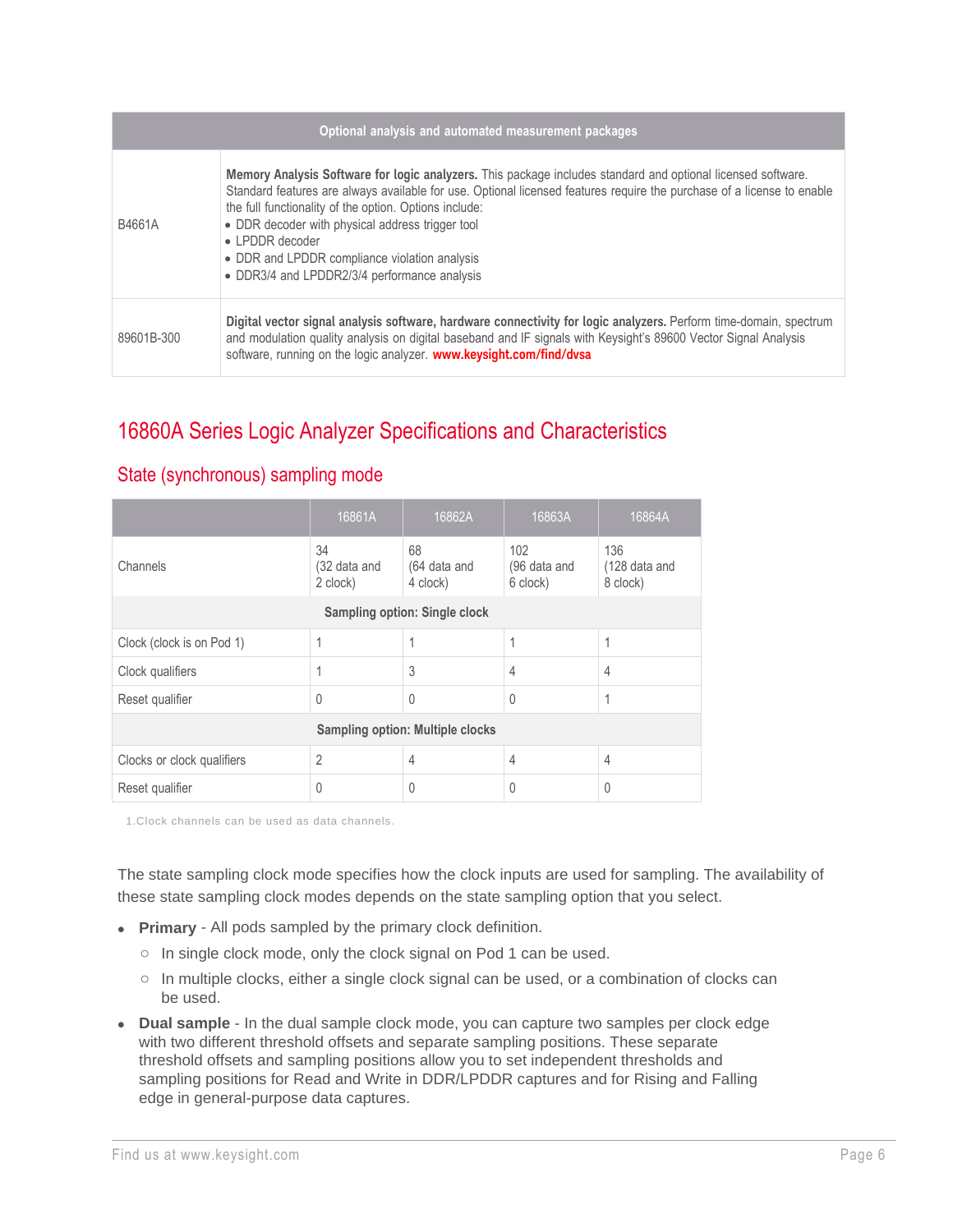- **Primary/secondary** Primary pod is sampled on Primary clock and secondary pod is sampled on secondary clock, but the captured data of both secondary and primary clocks is saved together when the primary clock occurs.
- **Demux** Data being probed by one pod is demultiplexed into the logic analyzer memory that is normally used for two pods. The demultiplex mode uses the primary and secondary clocks to demultiplex the data.

|                                            | 350 MHz<br>(Base configuration)                                            | 700 MHz<br>(Option 700)                                                      | 350 MHz<br>(Base configuration)                                                       |
|--------------------------------------------|----------------------------------------------------------------------------|------------------------------------------------------------------------------|---------------------------------------------------------------------------------------|
| Sampling option                            | Single clock                                                               | Single clock                                                                 | Multiple clocks                                                                       |
| Available clock modes                      | Primary<br>Dual sample                                                     | Primary<br>Dual sample                                                       | Primary<br>Primary/secondary<br>Demux                                                 |
| Maximum state datarate (spec) <sup>1</sup> | Captures data up to 350 Mbps on<br>either edge of a clock up to<br>350 MHz | Captures data up to 700 Mbps on<br>either edge of the clock up to<br>700 MHz | Captures data up to 700 Mbps on<br>any combination of multipleclocks<br>up to 350 MHz |
|                                            | Captures data up to 700 Mbps on<br>both edges of a clock up to<br>350 MHz  | Captures data up to 1400 Mbps<br>on both edges of the clock up to<br>700 MHz |                                                                                       |
| Maximum state clockfrequency               | 350 MHz                                                                    | 700 MHz                                                                      | 350 MHz                                                                               |
| Minimum state clockfrequency               | 12.5 MHz (single edge),<br>6.25 MHz (both edges)                           | 12.5 MHz (single edge),<br>6.25 MHz (both edges)                             | 0 MHz                                                                                 |
| Minimum time betweenactive<br>clock edges  | 1430 ps                                                                    | 715 ps                                                                       | 1430 ps                                                                               |
| Maximum triggersequencer<br>speed          | 700 MHz                                                                    | 1400 MHz                                                                     | 700 MHz                                                                               |

1. Specification (spec): Represents warranted performance of a calibrated instrument that has been stored for a minimum of 2 hours within the operating temperature range of 5 to 40 °C, unless otherwise stated, and after a 45 minute warm-up period. The specifications include measurement uncertainty.

#### State mode functional characteristics

|                                       | Single clock        | Multiple clocks     |
|---------------------------------------|---------------------|---------------------|
| Minimum setup time                    | 80 <sub>ps</sub>    | 250 ps              |
| Minimum hold time                     | 80 <sub>ps</sub>    | 250 ps              |
| Minimum data valid window             | 160 ps              | 500 ps              |
| Sample position adjustment range      | 7 ns typical        | 12 ns typical       |
| Sample position adjustment resolution | 20 ps typical       | 80 ps typical       |
| Minimum state clock pulse width       | Single edge: 200 ps | Single edge: 250 ps |
| Clock qualifier setup time            | $200$ ps            | 250 ps              |
| Clock qualifier hold time             | 200 ps              | 250 ps              |
| RESET clock qualifier setup time      | 2 <sub>ns</sub>     | N/A                 |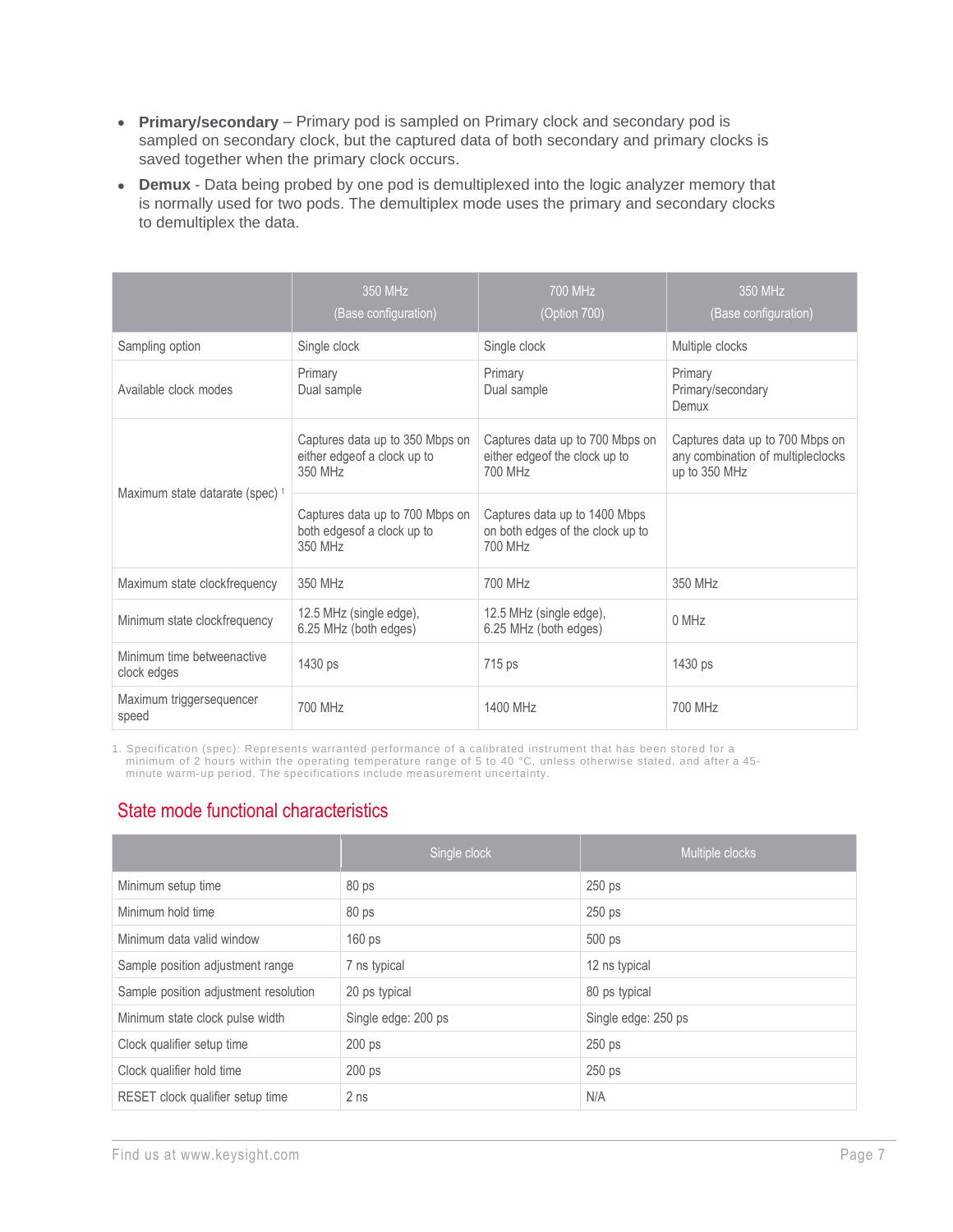|                                              | Single clock                                                                                                                                                                                                                                                                                                                              | Multiple clocks                                                                                                                                                                                                                                                                                                        |
|----------------------------------------------|-------------------------------------------------------------------------------------------------------------------------------------------------------------------------------------------------------------------------------------------------------------------------------------------------------------------------------------------|------------------------------------------------------------------------------------------------------------------------------------------------------------------------------------------------------------------------------------------------------------------------------------------------------------------------|
| RESET clock qualifier hold time              | 0 ps                                                                                                                                                                                                                                                                                                                                      | N/A                                                                                                                                                                                                                                                                                                                    |
| Minimum secondar to primary clock time       | N/A                                                                                                                                                                                                                                                                                                                                       | 350 ps                                                                                                                                                                                                                                                                                                                 |
| Minimum primary to secondary clock time      | N/A                                                                                                                                                                                                                                                                                                                                       | 150 <sub>ps</sub>                                                                                                                                                                                                                                                                                                      |
| Minimum secondary to secondary clock<br>time | N/A                                                                                                                                                                                                                                                                                                                                       | $1.43$ ns                                                                                                                                                                                                                                                                                                              |
| Time tag resolution                          | 80 ps                                                                                                                                                                                                                                                                                                                                     | 80 ps                                                                                                                                                                                                                                                                                                                  |
| Maximum time count between stored<br>states  | 66 days                                                                                                                                                                                                                                                                                                                                   | 66 days                                                                                                                                                                                                                                                                                                                |
| Maximum trigger sequence steps               | 8                                                                                                                                                                                                                                                                                                                                         | 16                                                                                                                                                                                                                                                                                                                     |
| Trigger sequence step branching              | Arbitrary 4-way if/then/else                                                                                                                                                                                                                                                                                                              | Arbitrary 4-way if/then/else                                                                                                                                                                                                                                                                                           |
| Trigger position                             | Start, center, end or user-defined                                                                                                                                                                                                                                                                                                        | Start, center, end or user-defined                                                                                                                                                                                                                                                                                     |
| Trigger resources                            | 16 patterns evaluated as =, $!=, >, >=, <, \le$<br>• 8 double-bounded ranges evaluated as in<br>range, not in range<br>• 4 edge detectors in timing, 3 in transitional<br>timing<br>• 1 occurrence counter per sequence level<br>$\bullet$ 1 timer<br>$\bullet$ 4 flags<br>$\bullet$ 1 arm in<br>• Burst patterns<br>• Event counters - 2 | • 16 patterns evaluated as =, $!=, >, >=, <, \le$<br>• 8 double-bounded ranges evaluated as in range,<br>not in range<br>• 4 edge detectors in timing, 3 in transitional timing<br>• 1 occurrence counter per sequence level<br>$\bullet$ 3 timers<br>$\bullet$ 4 flags<br>$\bullet$ 1 arm in<br>• Global counters - 2 |
| Maximum occurrence counter                   | 999,999,999                                                                                                                                                                                                                                                                                                                               | 999,999,999                                                                                                                                                                                                                                                                                                            |
| Maximum range width                          | 64 bits                                                                                                                                                                                                                                                                                                                                   | 64 bits                                                                                                                                                                                                                                                                                                                |
| Maximum pattern width                        | 128 bits single label                                                                                                                                                                                                                                                                                                                     | 128 bits single label                                                                                                                                                                                                                                                                                                  |
| Timer range                                  | 200 sample clock period to 27 hours                                                                                                                                                                                                                                                                                                       | 100 ns to 27 hours                                                                                                                                                                                                                                                                                                     |
| Timer resolution                             | 5 <sub>ns</sub>                                                                                                                                                                                                                                                                                                                           | 5 <sub>ns</sub>                                                                                                                                                                                                                                                                                                        |
| Timer accuracy                               | $\pm$ (8 sample clock period + 2 ns + 0.01%)                                                                                                                                                                                                                                                                                              | $\pm$ (8 sample clock period + 2 ns + 0.01%)                                                                                                                                                                                                                                                                           |
| Timer reset latency                          | 80 sample clock period                                                                                                                                                                                                                                                                                                                    | 80 sample clock period                                                                                                                                                                                                                                                                                                 |

## Timing (asynchronous) sampling mode

| Feature         | <b>Full channel</b> | Half channel  | Quarter channel (Optional on 16862A or 16864A,<br>requires options -700 and -T10 |
|-----------------|---------------------|---------------|----------------------------------------------------------------------------------|
| Max sample rate | $2.5$ GHz           | $5.0$ GHz     | $10$ GHz                                                                         |
| Sample period   | 400 ps to 10 ns     | $200$ ps      | 100 <sub>ps</sub>                                                                |
| Memory depth    | Up to 128 M         | Up to $256$ M | Up to $512 M$                                                                    |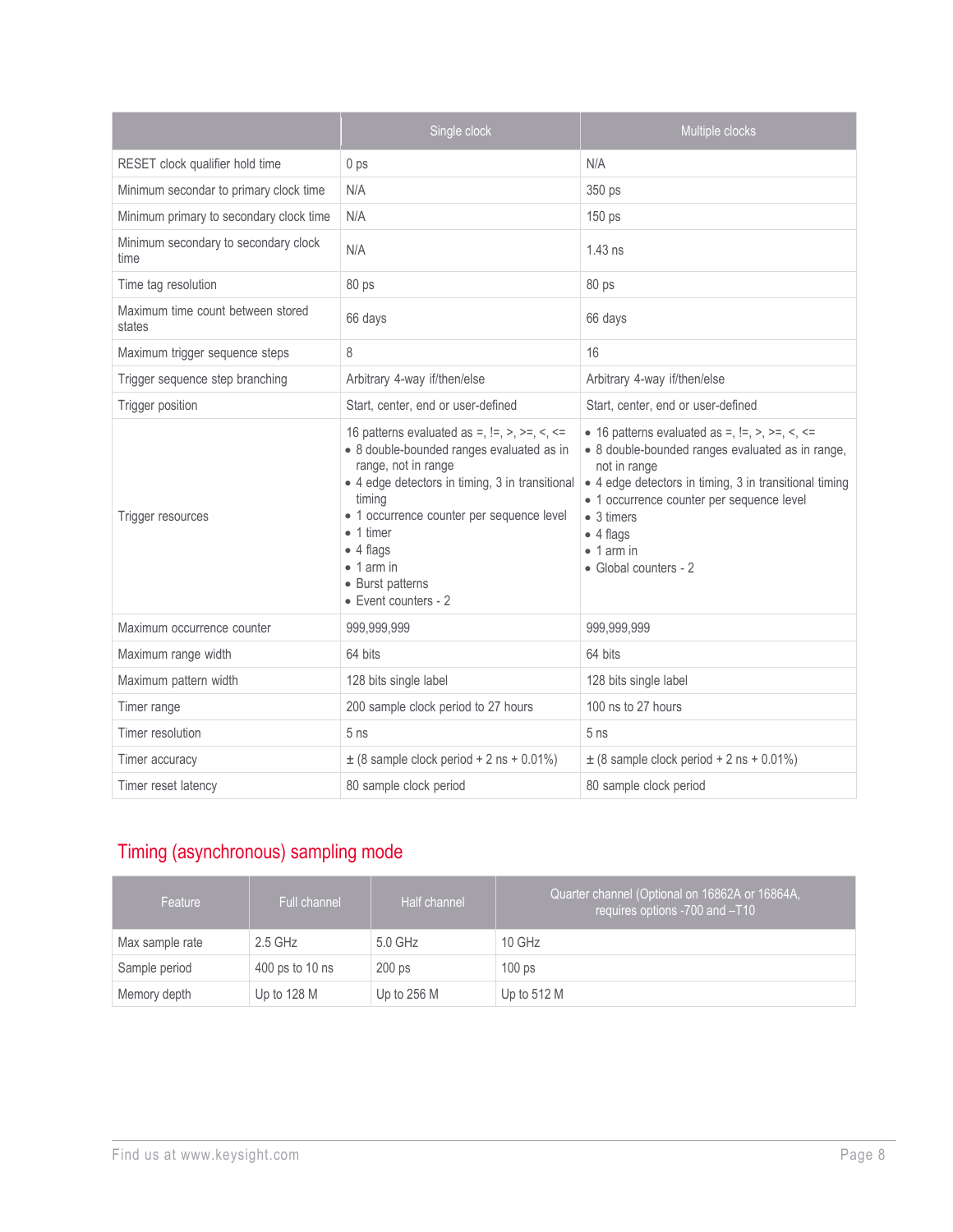## Timing mode functional characteristics

| Minimum data pulse width                                                          | 1 sample period + 200 ps                                                                                                                                         |
|-----------------------------------------------------------------------------------|------------------------------------------------------------------------------------------------------------------------------------------------------------------|
| Timing interval accuracy<br>• Within a 16 channel pod<br>• Across 16 channel pods | $\pm$ (1 sample period + 130 ps + 0.01% of time interval reading) <sup>1</sup><br>$\pm$ (1 sample period + 400 ps + 0.01% of time interval reading) <sup>1</sup> |
| Maximum trigger sequencer speed                                                   | $2.5$ GHz                                                                                                                                                        |
| Maximum trigger sequence steps                                                    | 8                                                                                                                                                                |
| Trigger sequence step branching                                                   | Arbitrary 4-way if/then/else                                                                                                                                     |
| Trigger position                                                                  | Start, center, end or user-defined                                                                                                                               |
|                                                                                   | 16 patterns evaluated as =, $!=, >, >=, <, \le$                                                                                                                  |
|                                                                                   | 8 double-bounded ranges evaluated as in range, not in range                                                                                                      |
|                                                                                   | 4 edge detectors in timing, 3 in transitional timing                                                                                                             |
|                                                                                   | 1 occurrence counter per sequence level                                                                                                                          |
| Trigger resources                                                                 | 1 timer                                                                                                                                                          |
|                                                                                   | 4 flags                                                                                                                                                          |
|                                                                                   | 1 arm in                                                                                                                                                         |
|                                                                                   | Burst trigger                                                                                                                                                    |
|                                                                                   | 2 event counters                                                                                                                                                 |
| Trigger resource conditions                                                       | Arbitrary Boolean combinations                                                                                                                                   |
|                                                                                   | Go to                                                                                                                                                            |
|                                                                                   | Trigger and fill memory                                                                                                                                          |
| Trigger actions                                                                   | Trigger and go to                                                                                                                                                |
|                                                                                   | Trigger, send e-mail and fill memory                                                                                                                             |
|                                                                                   | Occurrence counter reset                                                                                                                                         |
|                                                                                   | Set                                                                                                                                                              |
| Flag actions                                                                      | Clear                                                                                                                                                            |
|                                                                                   | Pulse set                                                                                                                                                        |
|                                                                                   | Pulse clear                                                                                                                                                      |
| Maximum occurrence counter                                                        | 999,999,999                                                                                                                                                      |
| Maximum range width                                                               | 64 bits                                                                                                                                                          |
| Maximum pattern width                                                             | 128 bits single label                                                                                                                                            |
| Timer range                                                                       | 200 sample clock period to 27 hours                                                                                                                              |
| Timer resolution                                                                  | 5 <sub>ns</sub>                                                                                                                                                  |
| Timer accuracy                                                                    | $\pm$ (8 sample clock period + 2 ns + 0.01%)                                                                                                                     |
| Timer reset latency                                                               | 80 sample clock period                                                                                                                                           |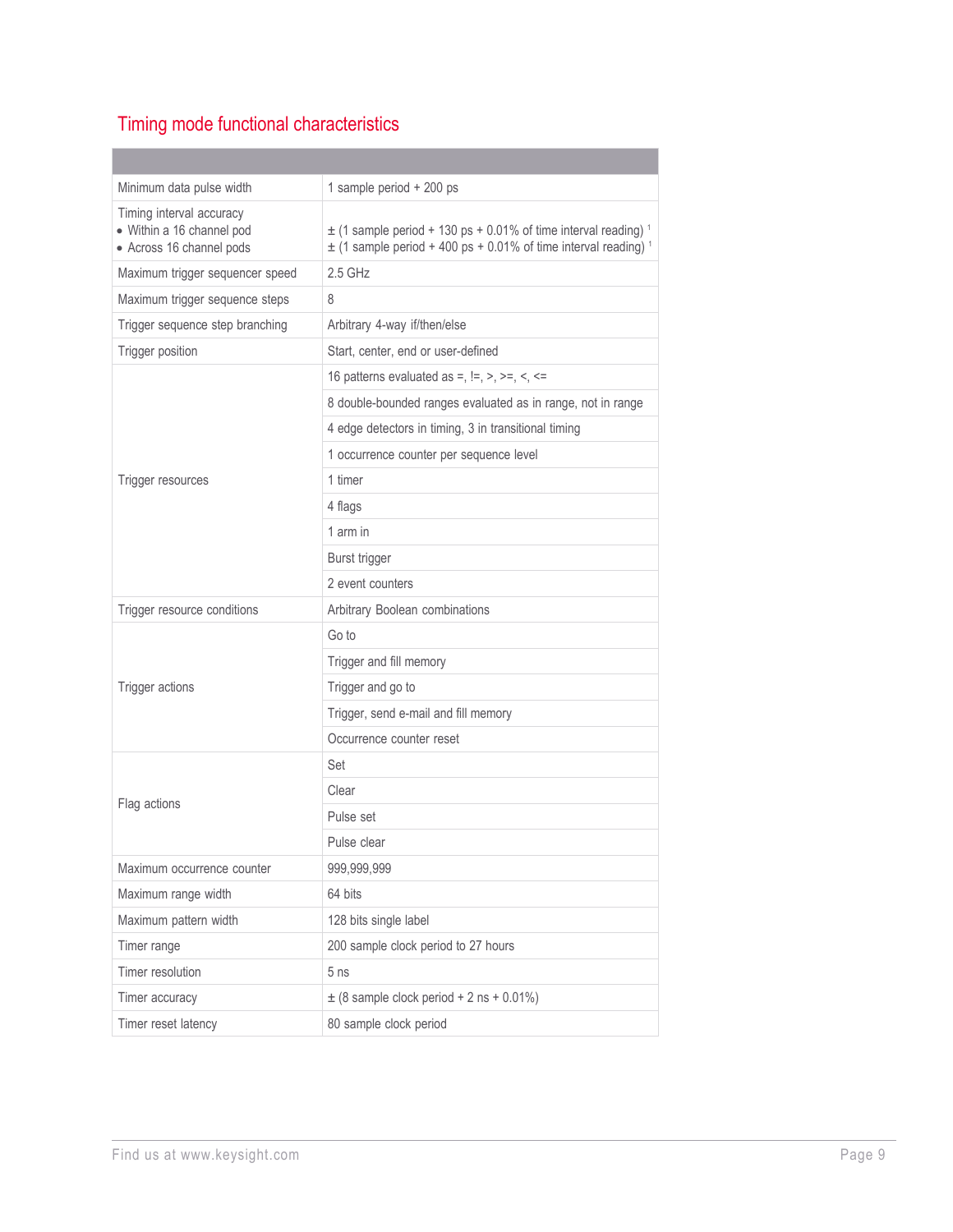## Timing zoom (Captured simultaneously with timing or state sampling mode capture)

| Timing analysis sample rate                                                            | 12.5 GHz (80 ps sample resolution)                                                                                 |
|----------------------------------------------------------------------------------------|--------------------------------------------------------------------------------------------------------------------|
| Timing interval accuracy<br>• Within a 16 channel block<br>• Between 16 channel blocks | $\pm$ (80 ps + 130 ps + 0.01% of time interval reading)<br>$\pm$ (80 ps + 400 ps + 0.01% of time interval reading) |
| Memory depth                                                                           | 256 K samples                                                                                                      |
| Trigger position                                                                       | Start, center, end or user-defined                                                                                 |
| Minimum data pulse width                                                               | 1 sample period + 200 ps                                                                                           |

1. With single-ended flying lead and Soft Touch Pro probes.

## 16860 Series Instrument Characteristics

| Standard data views               |                                                                                                                                                           |  |  |
|-----------------------------------|-----------------------------------------------------------------------------------------------------------------------------------------------------------|--|--|
| Waveform                          | Integrated display of data as digital waveforms, analog waveforms imported from an external<br>oscilloscope, and/or as a chart of a bus' values over time |  |  |
| Listing                           | Displays data as a state listing                                                                                                                          |  |  |
| Compare                           | Compares data from different acquisitions and highlights differences                                                                                      |  |  |
|                                   | Displays time-correlated source code and inverse assembly simultaneously in a split display                                                               |  |  |
|                                   | Define the trigger event by simply clicking on a line of source code                                                                                      |  |  |
| Source code                       | Obtain source-code-level views of dynamically loaded software or code moved from ROM to RAM during a<br>boot-up sequence using address offsets            |  |  |
|                                   | Requires access to source files via the LAN or instrument hard drive to provide source code correlation                                                   |  |  |
|                                   | Source correlation does not require any modification or recompilation of your source code                                                                 |  |  |
| Eye scan                          | Displays eye diagrams across all buses and signals simultaneously, allowing you to identify problem<br>signals quickly                                    |  |  |
| Data display                      |                                                                                                                                                           |  |  |
| Numeric bases for<br>data display | Binary, hex, octal, decimal, signed decimal (two's complement), ASCII, symbols and processor mnemonics                                                    |  |  |
|                                   | Symbolic support/object file format compatibility                                                                                                         |  |  |
| Number of<br>symbols/ranges       | Unlimited (limited only by amount of virtual memory available on 16860 Series logic analyzers)                                                            |  |  |
| Object file formats<br>supported  | IEEE-695, Aout, Omf86, Omf96, Omf386, Sysrof, ELF/DWARF1 1, ELF/DWARF2 1, ELF/Stabs1, ELF/<br>Stabs2, ELF/Mdebug Stabs, TICOFF/COFF, TICOFF/Stabs         |  |  |
| <b>ASCII</b>                      | GPA (general purpose ASCII)                                                                                                                               |  |  |
| User-defined symbols              | Specify a mnemonic for a given bit pattern for a label or bus                                                                                             |  |  |
| Available data/file formats       |                                                                                                                                                           |  |  |
| ala                               | Contains information to reconstruct the display appearance, instrument settings and trace data<br>(optional) that were present when the file was created  |  |  |
| xml                               | Extensible markup language for configuration portability and programmability                                                                              |  |  |
| CSV                               | CSV (comma-separated values) format for transferring data to other applications like Microsoft Excel                                                      |  |  |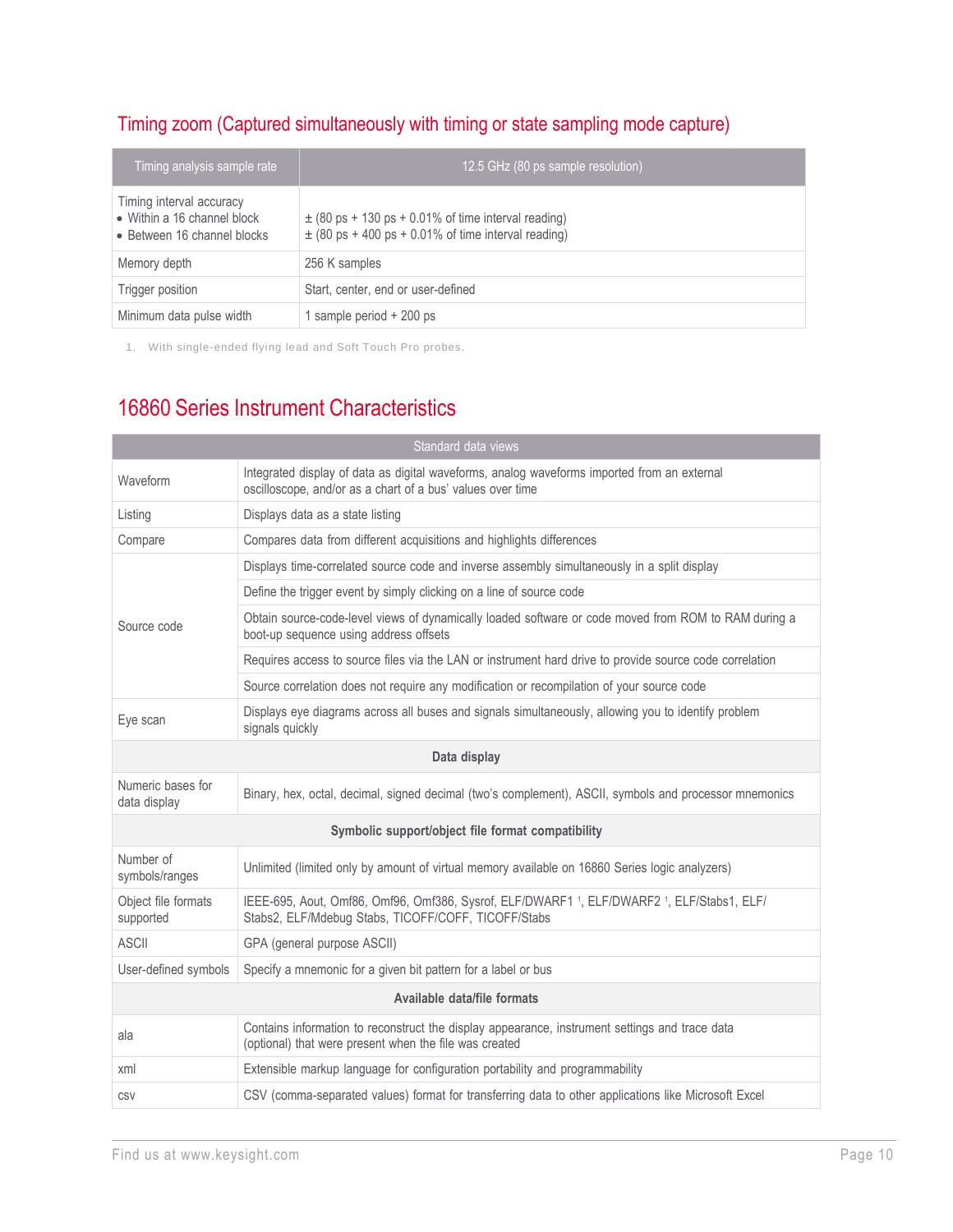| Standard data views     |                                                                                                                          |  |  |
|-------------------------|--------------------------------------------------------------------------------------------------------------------------|--|--|
| alb                     | Export logic analyzer data for post-processing. Alb data (module binary format) can be parsed using<br>programming tools |  |  |
| Standard analysis tools |                                                                                                                          |  |  |
| Filter/colorize         | Show, hide or color certain samples in a trace for easier identification and analysis                                    |  |  |
| Find (next/previous)    | Locate specific data/events in a captured trace                                                                          |  |  |

1. Supports C++ name de-mangling.

| 16860A Series PC characteristics  |                                                                                                                                                    |  |  |
|-----------------------------------|----------------------------------------------------------------------------------------------------------------------------------------------------|--|--|
| Operating system                  | Microsoft Windows 10 embedded (64-bit)                                                                                                             |  |  |
| Processor                         | 3 GHz Intel i5 quad core processor                                                                                                                 |  |  |
| Chipset                           | Intel Q77                                                                                                                                          |  |  |
| System memory                     | 8 GB                                                                                                                                               |  |  |
| Removable SSD                     | 256 GB                                                                                                                                             |  |  |
| Installed on SSD                  | Operating system, latest revision of the logic and protocol application software, optional application<br>software ordered with the logic analyzer |  |  |
| 16860A Series instrument controls |                                                                                                                                                    |  |  |
| LCD touch-screen display          | Large 38.1-cm (15-in.) touch-screen display makes is easy to view a large number of waveforms or<br>states                                         |  |  |
| Front-panel hot keys              | Dedicated hot keys for selecting run mode and disabling touch screen                                                                               |  |  |
| Front-panel knob                  | General-purpose knob adjusts viewing and measurement parameters                                                                                    |  |  |
| Keyboard and mouse                | USB keyboard and USB mouse                                                                                                                         |  |  |
| 16860A Series video display modes |                                                                                                                                                    |  |  |
| Touch-screen display standard     | Size: 38.1-cm (15-in.)<br>Resolution: 1024 x 768                                                                                                   |  |  |
| External display                  | Simultaneous display capability; Front panel and external                                                                                          |  |  |

## **Programmability**

You can write programs to control the logic analyzer application from remote computers on the local area network using COM. The COM automation server is part of the logic analyzer application. This software allows you to write programs to control the logic analyzer. All measurement functionality is controllable via the COM interface.

The remote programming interface works through the COM automation objects, methods and properties provided for controlling the logic analyzer application.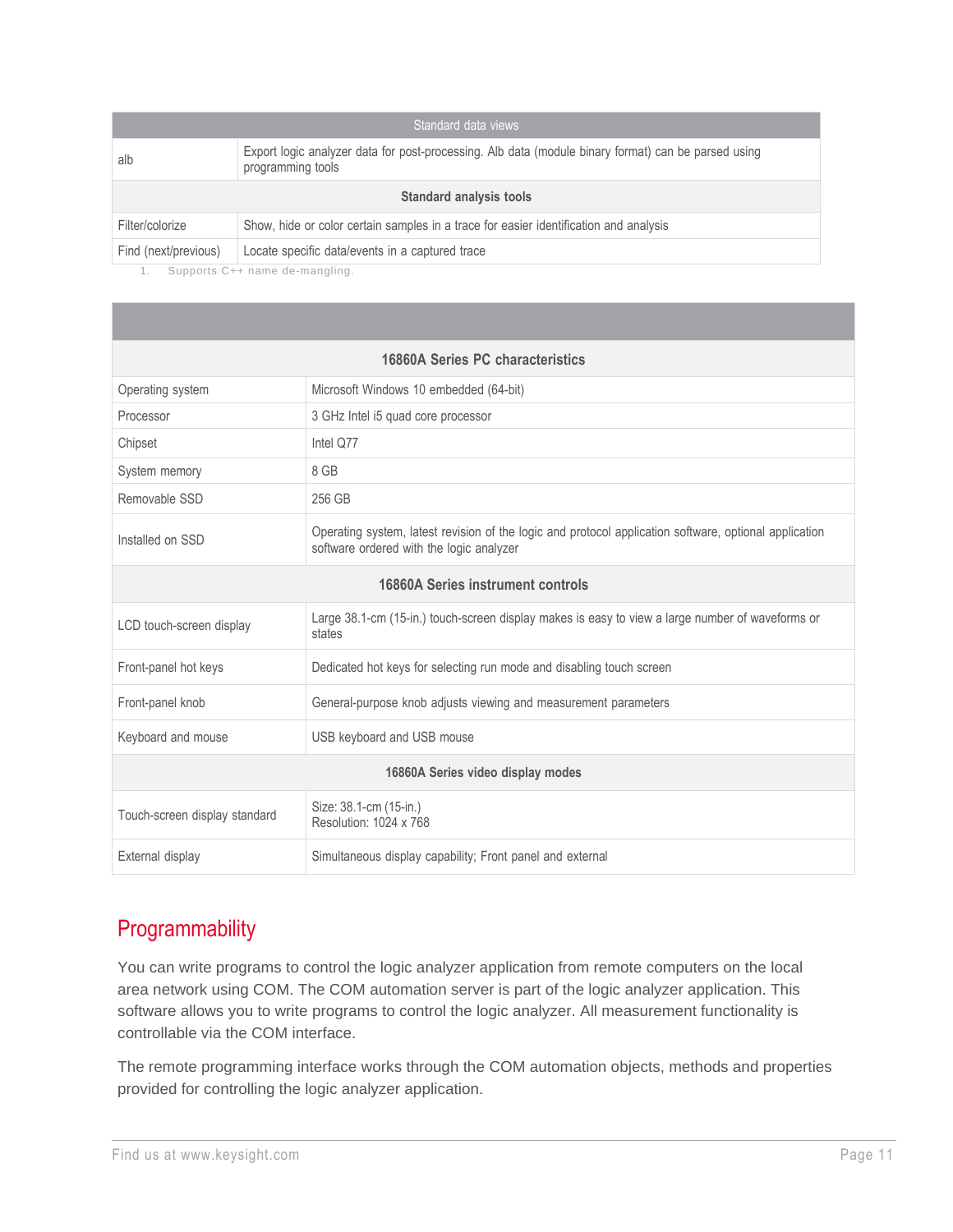## 16860A Series Interfaces

| <b>Peripheral interfaces</b>                                                                          |                                                                                                                                               |  |  |
|-------------------------------------------------------------------------------------------------------|-----------------------------------------------------------------------------------------------------------------------------------------------|--|--|
| Display                                                                                               | One 15-pin XGA connector and one DisplayPort connector                                                                                        |  |  |
| Audio ports                                                                                           | Line in, line out, mic in                                                                                                                     |  |  |
| USB ports                                                                                             | Two 3.0 ports on rear, two 2.0 ports on front, two 2.0 ports on rear                                                                          |  |  |
|                                                                                                       | <b>Connectivity interfaces</b>                                                                                                                |  |  |
| LAN                                                                                                   | 10Base-T, 100Base-T, 1000Base-T                                                                                                               |  |  |
| Connector                                                                                             | <b>RJ-45</b>                                                                                                                                  |  |  |
| Interface with external instrumentation                                                               |                                                                                                                                               |  |  |
|                                                                                                       | Trigger or arm external devices or receive signals that can be used to arm measurement hardware within the logic analyzer with trigger in/out |  |  |
|                                                                                                       | <b>Trigger in</b>                                                                                                                             |  |  |
| Input                                                                                                 | Rising edge or falling edge                                                                                                                   |  |  |
| Action taken                                                                                          | When received, the logic analyzer takes the actions described in the trigger sequence step                                                    |  |  |
| Input signal level                                                                                    | $± 6$ V max                                                                                                                                   |  |  |
| Threshold level<br>Selectable: ECL, LVPECL, LVTTL, PECL, TTL User defined (± 5 V in 50 mV increments) |                                                                                                                                               |  |  |
| Minimum signal amplitude                                                                              | 200 mV                                                                                                                                        |  |  |
| Connector                                                                                             | <b>BNC</b>                                                                                                                                    |  |  |
| Input resistance                                                                                      | $3.2 \, k\Omega$ nominal                                                                                                                      |  |  |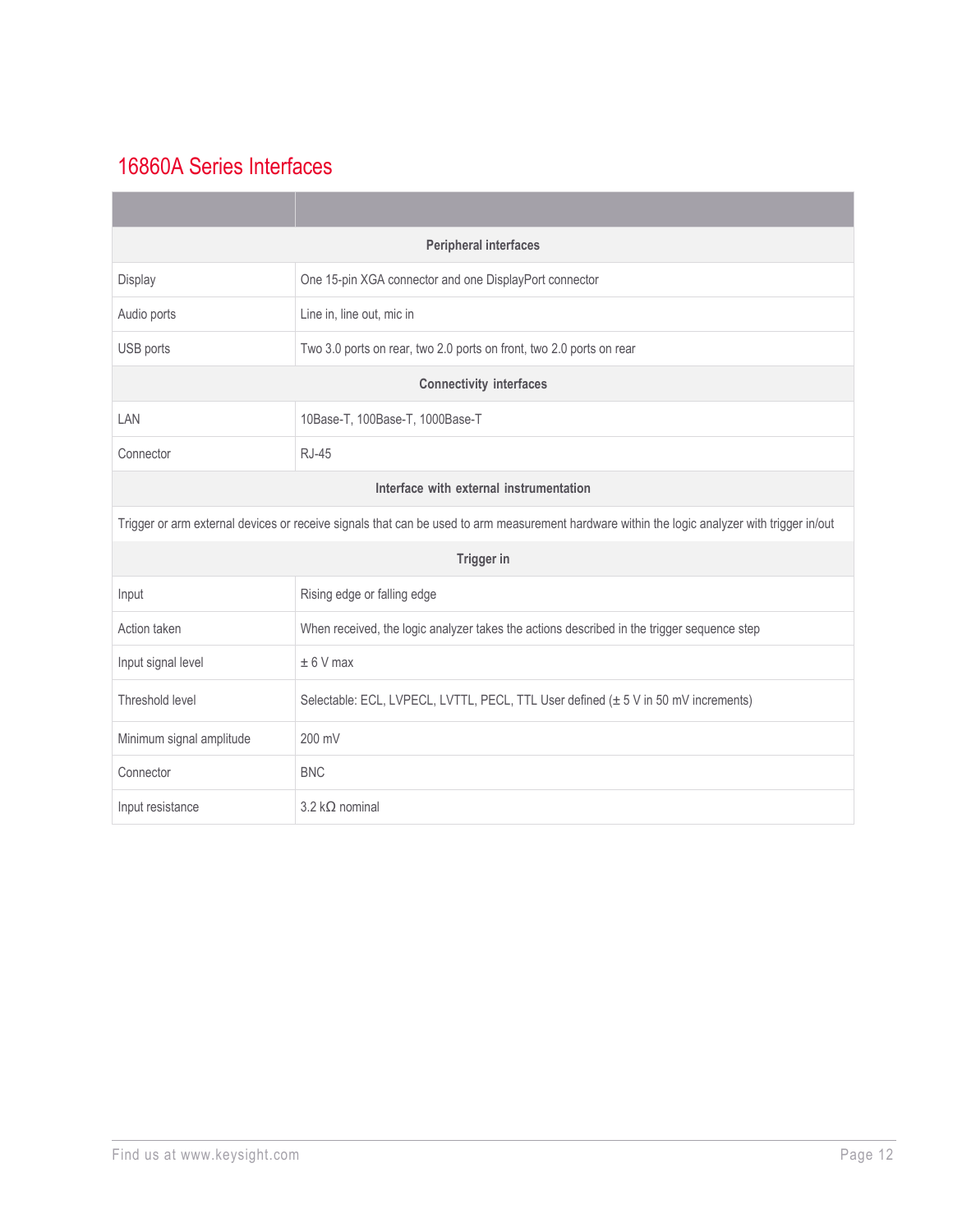| <b>Trigger out</b>          |                                                                                                                           |  |  |
|-----------------------------|---------------------------------------------------------------------------------------------------------------------------|--|--|
| Trigger                     | Select one event from the following as the trigger out event: logic analyzer trigger, flag 1, flag 2, flag 3 or<br>flag 4 |  |  |
| Mode                        | Feedthrough                                                                                                               |  |  |
| Polarity                    | Active high                                                                                                               |  |  |
| Output signal               | VOH (output high level) 2.0 V min<br>VOL (output low level) 0.5 V max                                                     |  |  |
| Signal load                 | 50 $\Omega$ (For good signal quality, the trigger out signal should be terminated in 50 $\Omega$ to ground)               |  |  |
| Connector                   | <b>BNC</b>                                                                                                                |  |  |
| External reference clock in |                                                                                                                           |  |  |
|                             | 10 MHz $\pm$ 0.01%                                                                                                        |  |  |
| Signal swing                | Minimum 200 mVp-p swing, Maximum 5 Vp-p swing                                                                             |  |  |
| Connector                   | <b>BNC</b>                                                                                                                |  |  |

## 16860A Series Physical Characteristics

| <b>Dimensions</b>                 |                                                                                                                                 |  |  |
|-----------------------------------|---------------------------------------------------------------------------------------------------------------------------------|--|--|
|                                   | Height 291.57 mm (11.48 in)                                                                                                     |  |  |
| 16861A, 16862A,<br>16863A, 16864A | Width 450.65 mm (17.74 in)<br>Add 1.25 inches to the width to account for probes that plug into the right side ofthe instrument |  |  |
|                                   | Depth 456.54 mm (17.97 in)                                                                                                      |  |  |
|                                   | <b>Power</b>                                                                                                                    |  |  |
|                                   | 100 to 120 V $\pm$ 10%, 50/60/400 Hz                                                                                            |  |  |
| 16861A                            | 100 to 240 V ± 10% 50/60 Hz                                                                                                     |  |  |
|                                   | 325 W max                                                                                                                       |  |  |
|                                   | 100 to 120 V $\pm$ 10%, 50/60/400 Hz                                                                                            |  |  |
| 16862A                            | 100 to 240 V ± 10% 50/60 Hz                                                                                                     |  |  |
|                                   | 325 W max                                                                                                                       |  |  |
|                                   | 100 to 120 V ± 10%, 50/60/400 Hz                                                                                                |  |  |
| 16863A                            | 100 to 240 V ± 10% 50/60 Hz                                                                                                     |  |  |
|                                   | 325 W max                                                                                                                       |  |  |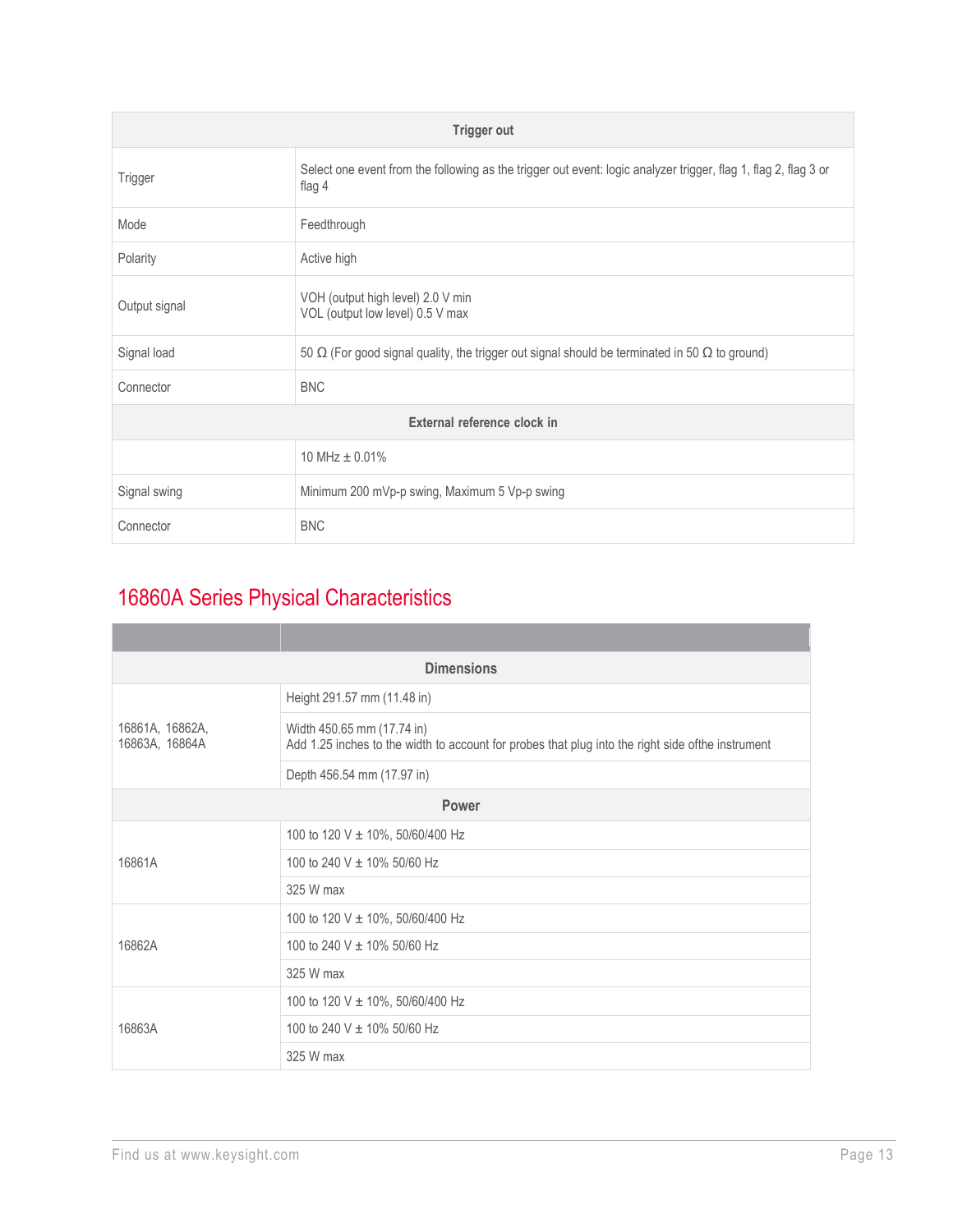|        | 100 to 120 V ± 10%, 50/60/400 Hz |
|--------|----------------------------------|
| 16864A | 100 to 240 V $\pm$ 10% 50/60 Hz  |
|        | 325 W max                        |

| Weight | Max shipping<br>Max net |                  |
|--------|-------------------------|------------------|
| 16861A | 12.5 kg (27.6 lbs)      | 23.3 kg (51 lbs) |
| 16862A | 12.5 kg (27.6 lbs)      | 23.3 kg (51 lbs) |
| 16863A | 12.5 kg (27.6 lbs)      | 23.3 kg (51 lbs) |
| 16864A | 12.5 kg (27.6 lbs)      | 23.3 kg (51 lbs) |

| Instrument operating environment |                                                                              |  |  |
|----------------------------------|------------------------------------------------------------------------------|--|--|
|                                  | Operating 5 °C to 40 °C                                                      |  |  |
| Temperature                      | Non-operating -40 °C to +65 °C                                               |  |  |
|                                  | Operating up to 90% relative humidity (non-condensing) at 40 °C              |  |  |
|                                  | Operating up to 90% relative humidity (non-condensing) at 40 °C              |  |  |
| Humidity                         | Non-operating up to 90% relative humidity (non-condensing) at 65 $\degree$ C |  |  |
| Altitude                         | Operating up to 4000 meters (13,000 ft)                                      |  |  |
|                                  | Non-operating up to 15300 meters (50,000 ft)                                 |  |  |

Extra notes regarding 16860A Series:

- Pollution degree 2
- Installation category II
- These instruments are intended for use in an indoor lab environment

## Ordering Information

A complete logic analysis system includes the logic analyzer, probes, optional application software and accessories. Use the information on the following pages to configure a portable logic analysis system.

#### 16860A Series portable logic analyzer

The base configuration of each 16860A Series logic analyzer includes 350 MHz state, 2.5 GHz timing (full channel) and 2 Mb memory depth standard.

Configuring a logic analyzer to meet your application needs and budget is as easy as 1, 2, 3.

- 1. Select a channel count to determine the model number. Once the model number is determined, use the entries in that column for the remaining configuration selections.
- 2. Select the desired state and timing speeds. Note: 10 GHz quarter channel timing mode is available on the 16862A and 16864A models only.
- 3. Select the memory depth. Memory depth is defaulted to 2 Mb if no selection is made.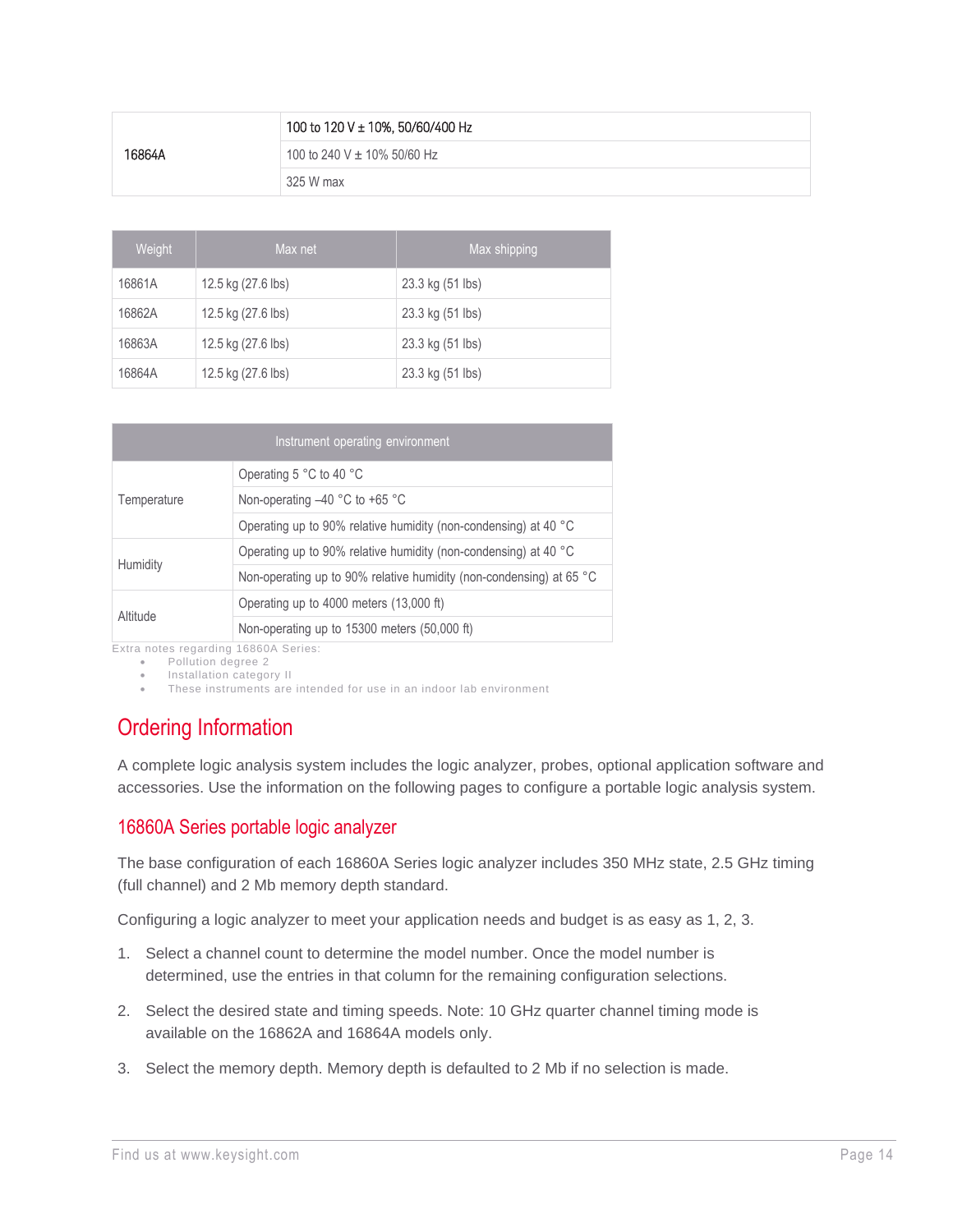| <b>Model</b>                        | 16861A     | 16862A       | 16863A     | 16864A       |
|-------------------------------------|------------|--------------|------------|--------------|
| <b>Channels</b>                     |            |              |            |              |
| Channels                            | 34         | 68           | 102        | 136          |
|                                     |            | State speed  |            |              |
| 350 MHz                             | Standard   | Standard     | Standard   | Standard     |
| 700 MHz                             | 16861A-700 | 16862A-700   | 16863A-700 | 16864A-700   |
| Timing speed (quarter channel mode) |            |              |            |              |
| 10 GHz                              |            | 16862A-T10 1 |            | 16864A-T10 1 |
|                                     |            | Memory depth |            |              |
| 2 Mb                                | Standard   | Standard     | Standard   | Standard     |
| 4 Mb                                | 16861A-004 | 16862A-004   | 16863A-004 | 16864A-004   |
| 8 Mb                                | 16861A-008 | 16862A-008   | 16863A-008 | 16864A-008   |
| 16 Mb                               | 16861A-016 | 16862A-016   | 16863A-016 | 16864A-016   |
| 32 Mb                               | 16861A-032 | 16862A-032   | 16863A-032 | 16864A-032   |
| 64 Mb                               | 16861A-064 | 16862A-064   | 16863A-064 | 16864A-064   |
| 128 Mb                              | 16861A-128 | 16862A-128   | 16863A-128 | 16864A-128   |

1. Option 16862A-T10 requires 16862A-700. Option 16864A-T10 requires 16864A-700.

Each 16860 Series logic analyzer includes the following:

- USB keyboard
- USB mouse
- Accessory bag
- Power cord

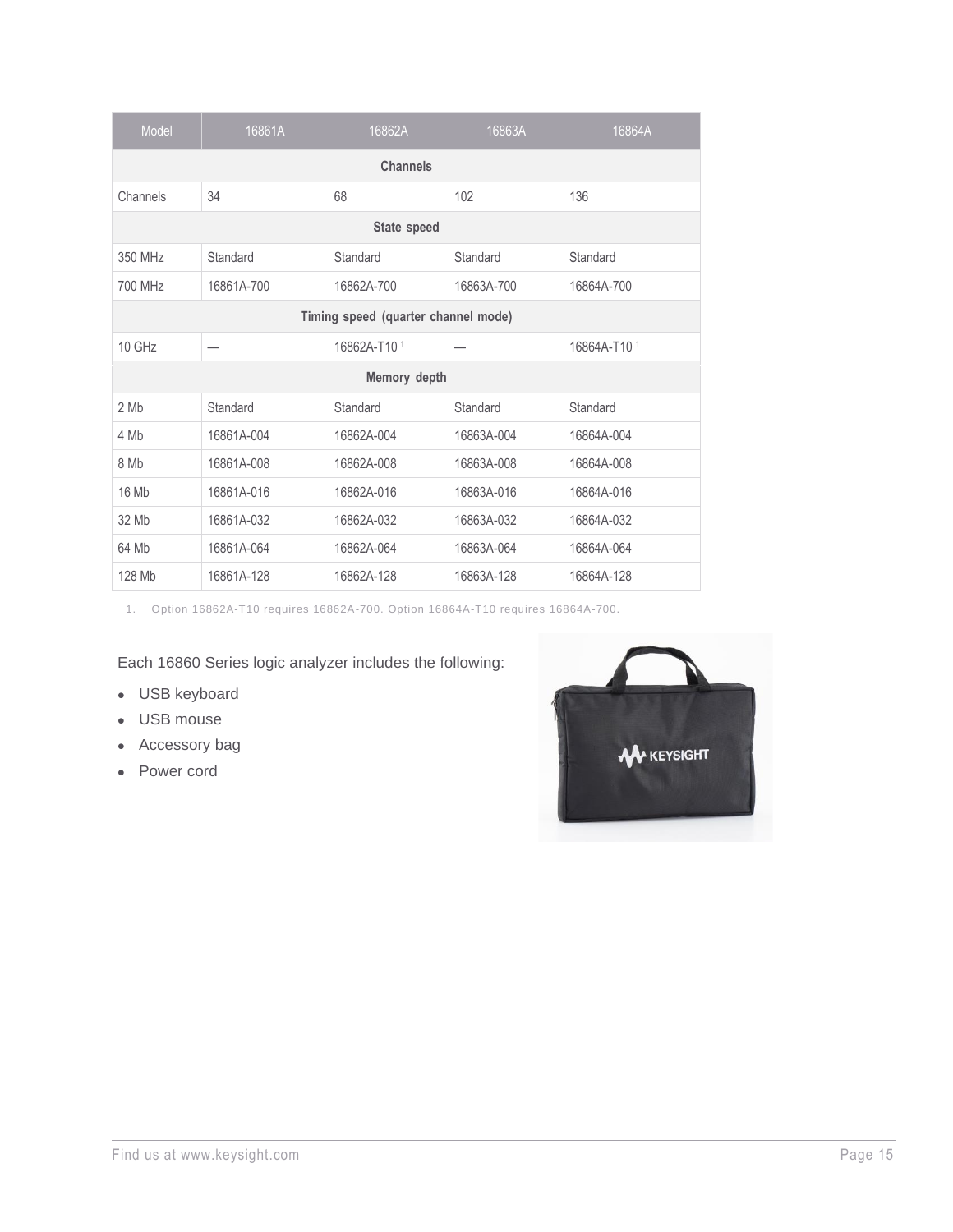## 16860A Series Probing Options

Logic analyzer probes are required and ordered separately. Please specify probes when ordering to ensure the correct connection between the logic analyzer and the device under test.

Consider the following when determining how you'll connect to the DUT. For more detailed information on probing options, please refer to the Probing Solutions for Logic Analyzers data sheet (pub number: 5968-4632E).

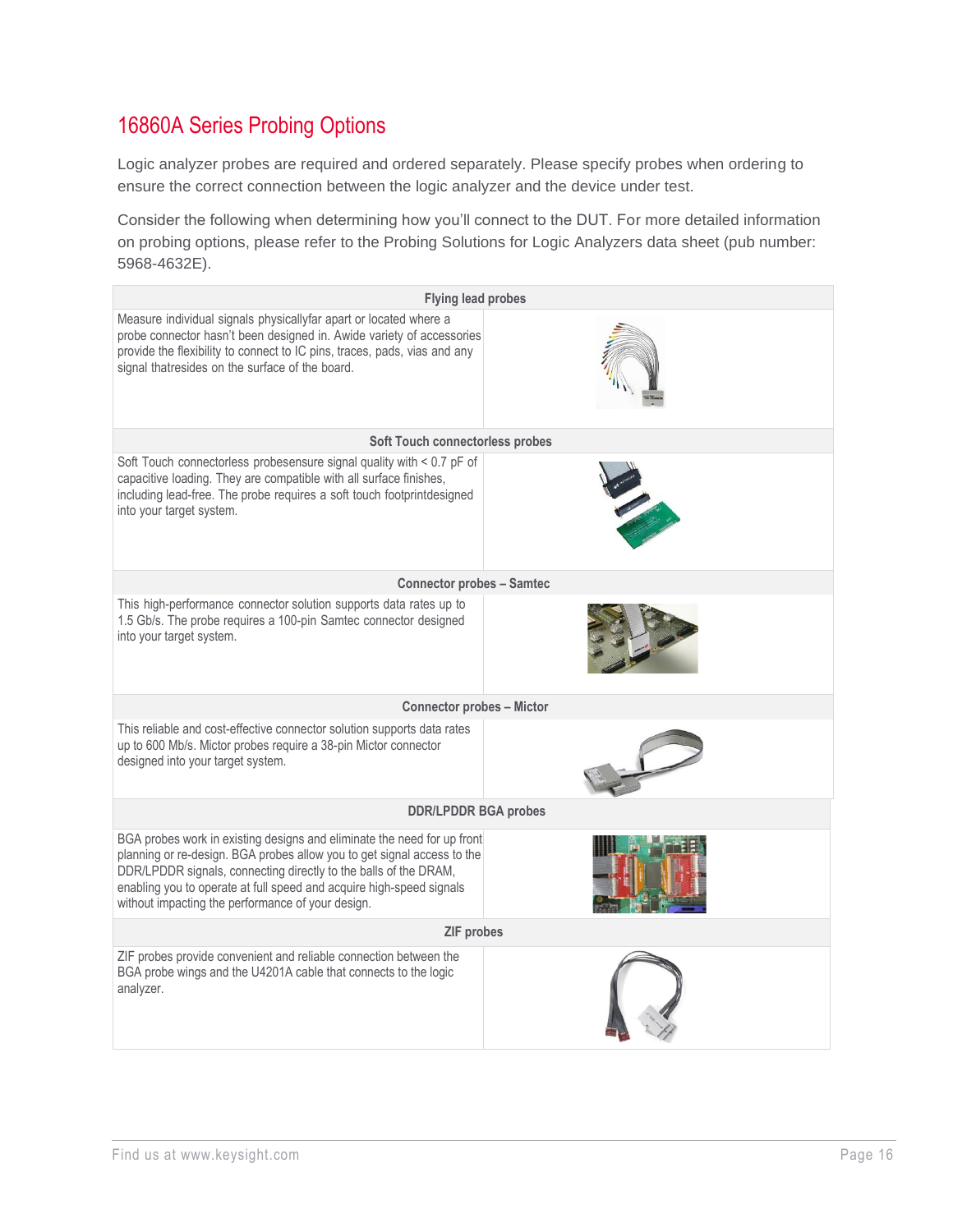#### Direct connect and 90-pin probing options

There are two styles of general purpose probes compatible with 16860A Series logic analyzers: direct connect probes and 90-pin probes. Direct connect probes connect directly to the DUT and the 160-pin connector of the logic analyzer.



Figure 2. U4203A direct connect flying lead probe connected to a logic analyzer.

90-pin probes require a U4201A logic analyzer cable between the 90-pin probe connector and the connector of the logic analyzer.

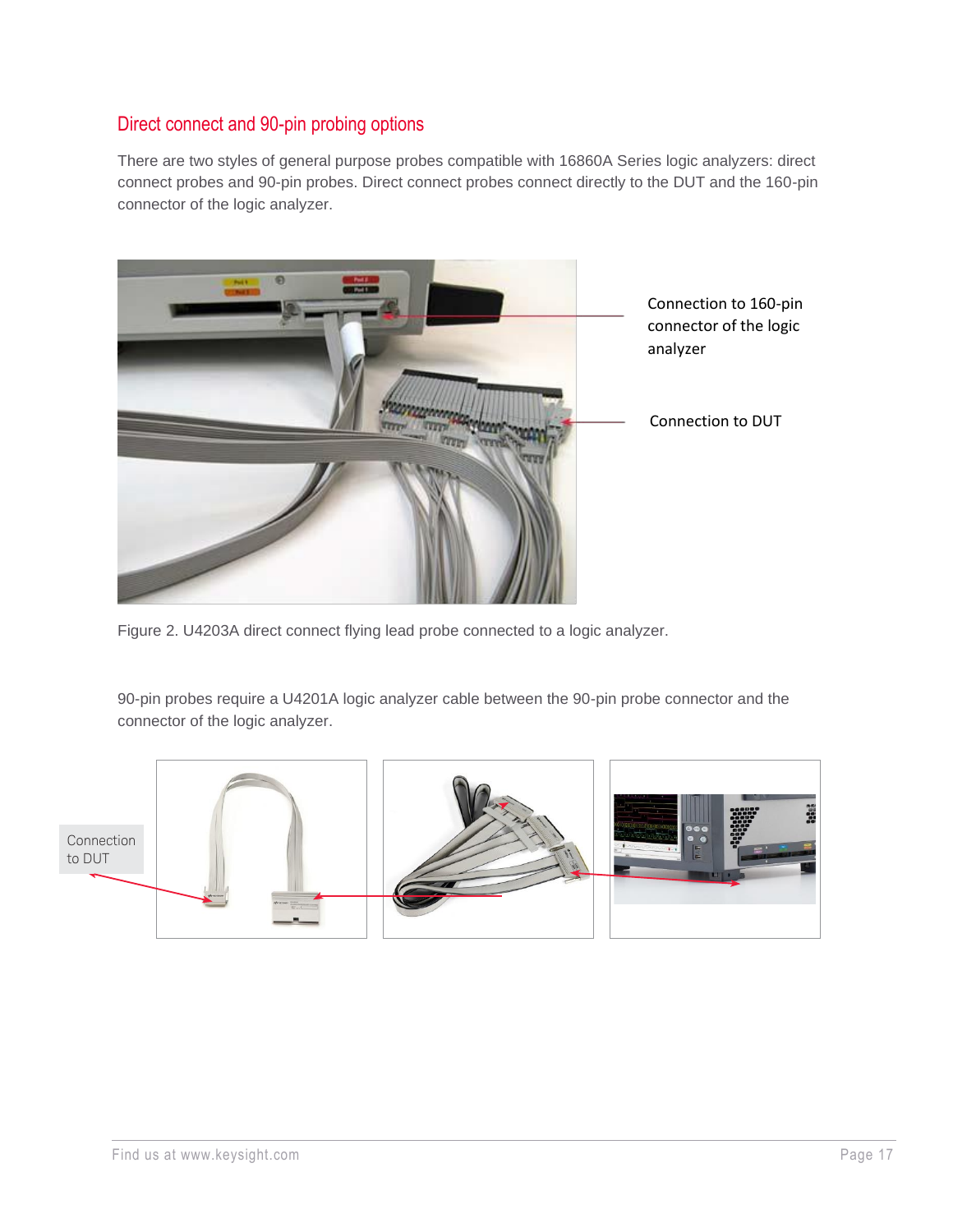

Figure 3. U4201A logic analyzer cable.

#### Direct connect probes

| Probe type     | Number of channels, signal support for clock and data                                               | <b>Order</b> |
|----------------|-----------------------------------------------------------------------------------------------------|--------------|
| Flying lead    | 34-channel, single-ended data, differential clock                                                   | U4203A       |
| Soft Touch Pro | 34-channel, single-ended data, differential clock                                                   | U4204A       |
| Mictor         | 34-channel, single-ended data, single-ended clock                                                   | U4205A       |
| Soft Touch Pro | 34 channel, single-ended data, single-ended clock<br>(used for quarter channel timing applications) | U4206A       |

#### 90-pin probes for use with U4201A logic analyzer cables

The following logic analyzer probes require a U4201A cable to connect to. The maximum number of U4201A cables per 16860A series logic analyzers is:

- 16861A: 1
- 16862A: 2
- 16863A: 3
- 16864A: 4

| Probe type     | Number of channels, signal support for<br>clock and data | Uses one or both of a<br>U4201A cable's pod<br>connections | Order  |
|----------------|----------------------------------------------------------|------------------------------------------------------------|--------|
| Flying lead    | 17 channel, differential data,<br>differential clock     | One                                                        | E5381B |
| Flying lead    | 17 channel, single-ended data,<br>differential clock     | One                                                        | E5382B |
| Soft Touch pro | 17 channel, differential data,<br>differential clock     | One                                                        | E5405B |
| Soft Touch pro | 17 channel, single-ended data,<br>differential clock     | <b>Both</b>                                                | E5406A |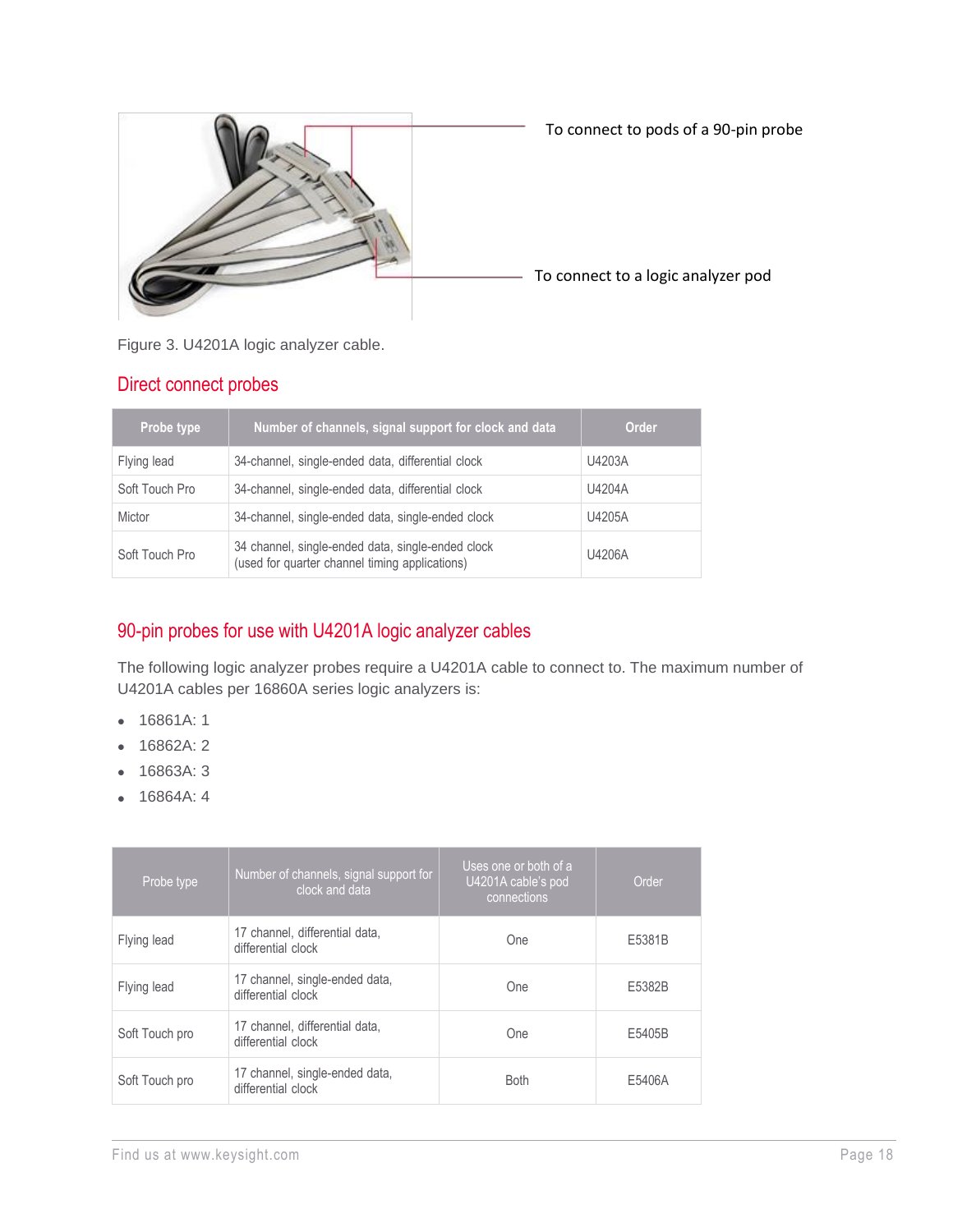| Probe type | Number of channels, signal support for<br>clock and data | Uses one or both of a<br>U4201A cable's pod<br>connections | Order  |
|------------|----------------------------------------------------------|------------------------------------------------------------|--------|
| Samtec     | 17 channel, differential data,<br>differential clock     | One                                                        | E5379A |
| Mictor     | 34 channel, single-ended data,<br>single-ended clock     | <b>Both</b>                                                | E5380B |

#### DDR/LPDDR interposers and probes

The following provides a high-level overview of memory probing components and 16860A Series logic analyzer compatibility. To ensure you order the correct quantity and combination of components for your specific DDR/LPDDR implementation, refer to the data sheet for a specific component for more detailed information. The following include 16860A Series configuration files for easy setup. Refer to page 5 for logic analyzer state speed option requirements.

| DRAMs, DIMMs and SO-DIMMs operating at $\leq$ 1400 MT/s |                                                    |                                                                                          |                             |              |        |
|---------------------------------------------------------|----------------------------------------------------|------------------------------------------------------------------------------------------|-----------------------------|--------------|--------|
| Form factor                                             | Signal access <sup>1</sup>                         | Requires component, qty                                                                  | 16860A Series compatibility |              |        |
|                                                         |                                                    |                                                                                          | 16862A $^2$                 | 16863A $^2$  | 16864A |
| x4/x8, 78-ball                                          | Command, Address,<br>Control and Data <sup>1</sup> | • W3633A BGA interposer, 1<br>$\bullet$ E5847A ZIF probe, 1<br>$\bullet$ U4201A cable, 2 | $\checkmark$                | $\checkmark$ |        |
| x16, 96-ball, stacked<br>die under 2G                   | Command, Address,<br>Control and Data <sup>1</sup> | • W3631A BGA interposer, 1<br>$\bullet$ E5845A ZIF probe, 1<br>$\bullet$ U4201A cable, 2 |                             | $\checkmark$ |        |
| x16, 96-ball, non-<br>stacked die, all depths           | Command, Address,<br>Control and Data <sup>1</sup> | • W3636A BGA interposer, 1<br>$\bullet$ E5845A ZIF probe, 1<br>$\bullet$ U4201A cable, 3 | $\sqrt{2}$<br>No data       |              |        |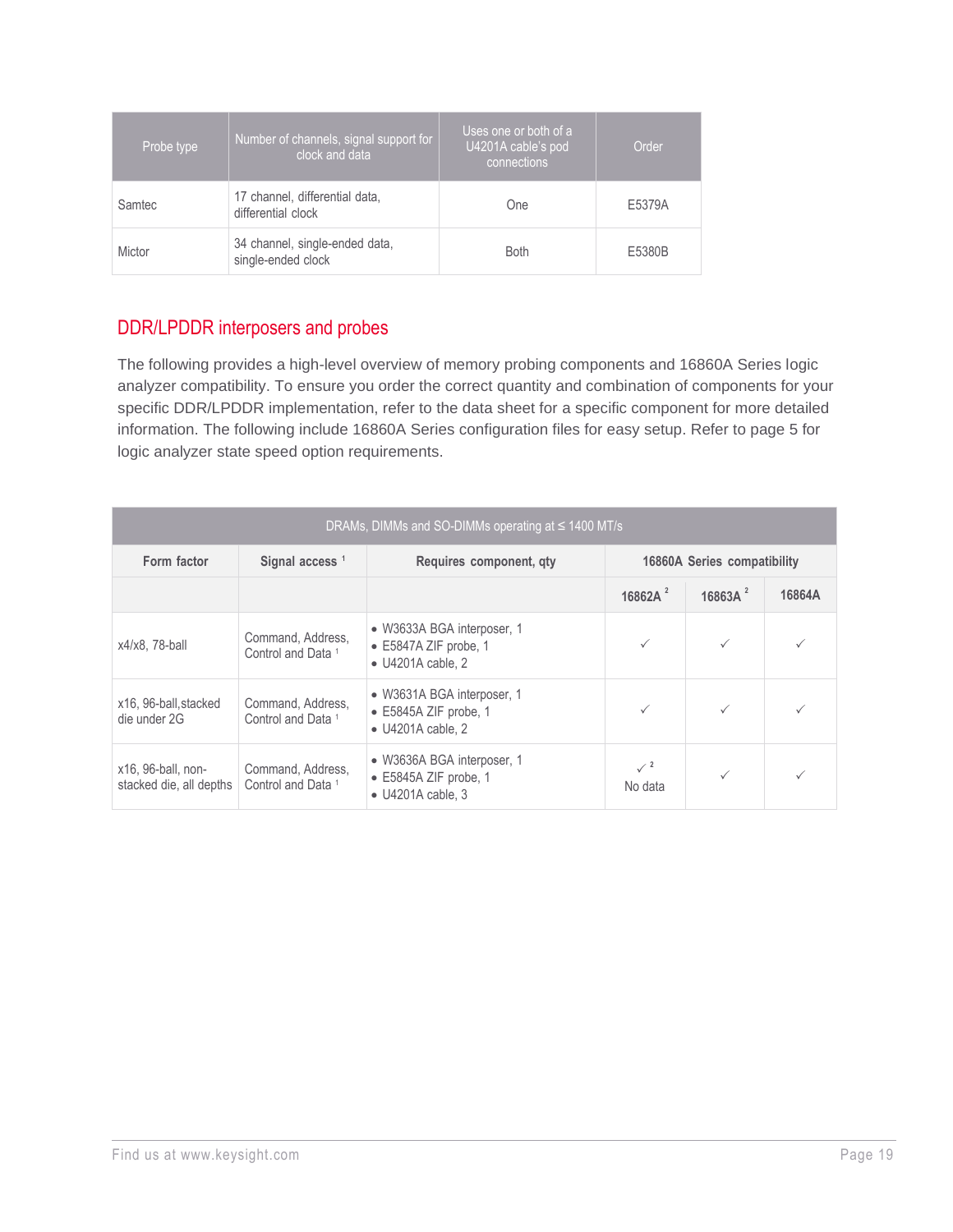| <b>DIMM</b>                             |                                                                     |                                                                                                           |                           |                 |  |
|-----------------------------------------|---------------------------------------------------------------------|-----------------------------------------------------------------------------------------------------------|---------------------------|-----------------|--|
| 240-pin DDR3SDRAM<br><b>DIMM</b>        | Command, Address,<br><b>Controland Partial</b><br>Data <sup>1</sup> | • FS2352B DIMMinterposer, 1<br>$\bullet$ U4201A cable, 4                                                  | $\mathcal{I}^2$           | $\mathcal{I}^2$ |  |
| 240-pin DDR3SDRAM<br><b>DIMM</b>        | Command, Address,<br>Control (No data)                              | • FS2372 DIMM interposer, 1<br>$\bullet$ U4201A cable, 4                                                  |                           |                 |  |
| <b>SO-DIMM</b>                          |                                                                     |                                                                                                           |                           |                 |  |
| 240-pin DDR3<br>SDRAMSO-DIMM            | Command, Address,<br><b>Controland Partial</b><br>Data <sup>1</sup> | · FS2354 DIMM interposer, 1<br>• Cables connection to logic analyzer<br>included standard with interposer | $\mathcal{I}^2$           | $\sqrt{2}$      |  |
| 240-pin DDR3<br><b>SDRAM</b><br>SO-DIMM | Command, Address,<br>Control (No data)                              | • FS2374 SO-DIMMinterposer, 1<br>$\bullet$ U4201A cable, 4                                                | $\checkmark$ <sup>2</sup> | $\mathcal{I}^2$ |  |

1. Refer to the data sheet for a given interposer for information on specific signal access.

2. The required U4201A cables may be more than what a given 16860A Series logic analyzer will support. If the number of U4201A cables is more than what the analyzer supports, some signals will not be available for that model. The maximum number of U4201A cables per analyzer are two for the 16862A, three for the 16863A and four for the 16864A.

#### Add-in Application Software

If you request the email delivery option, you will be sent an electronic copy of the Entitlement Certificate so you can redeem your license and begin using the software, often on the same day.

Order the appropriate option number for the desired application and license type you order.

- **Fixed perpetual license**  The license is locked to the PC where the software operates.
- **Floating/server perpetual license** The license is locked to a license server from which the software automatically checks out the necessary licenses. Licenses are checked back into the server once your analysis session is terminated.
- **Transportable perpetual license** The license is locked to the PC where the software operates, however the license can be moved. The deletion from one host PC is confirmed prior to issuing a license for another host PC.

| Model number | Add-in application software                           | Ordering information |                            |                                 |
|--------------|-------------------------------------------------------|----------------------|----------------------------|---------------------------------|
|              |                                                       | <b>Fixed license</b> | Floating/server<br>license | <b>Transportable</b><br>license |
| B4601C       | Serial-to-parallel analysis<br>package                | B4601C-010           | B4601C-020                 |                                 |
| B4602A       | Signal extractor tool                                 | B4602A-010           | B4602A-020                 |                                 |
| B4610A       | Data import package                                   | B4610A-010           | B4610A-020                 |                                 |
| B4655A       | FPGA dynamic probe<br>application software for Xilinx | B4655A-011           | B4655A-012                 |                                 |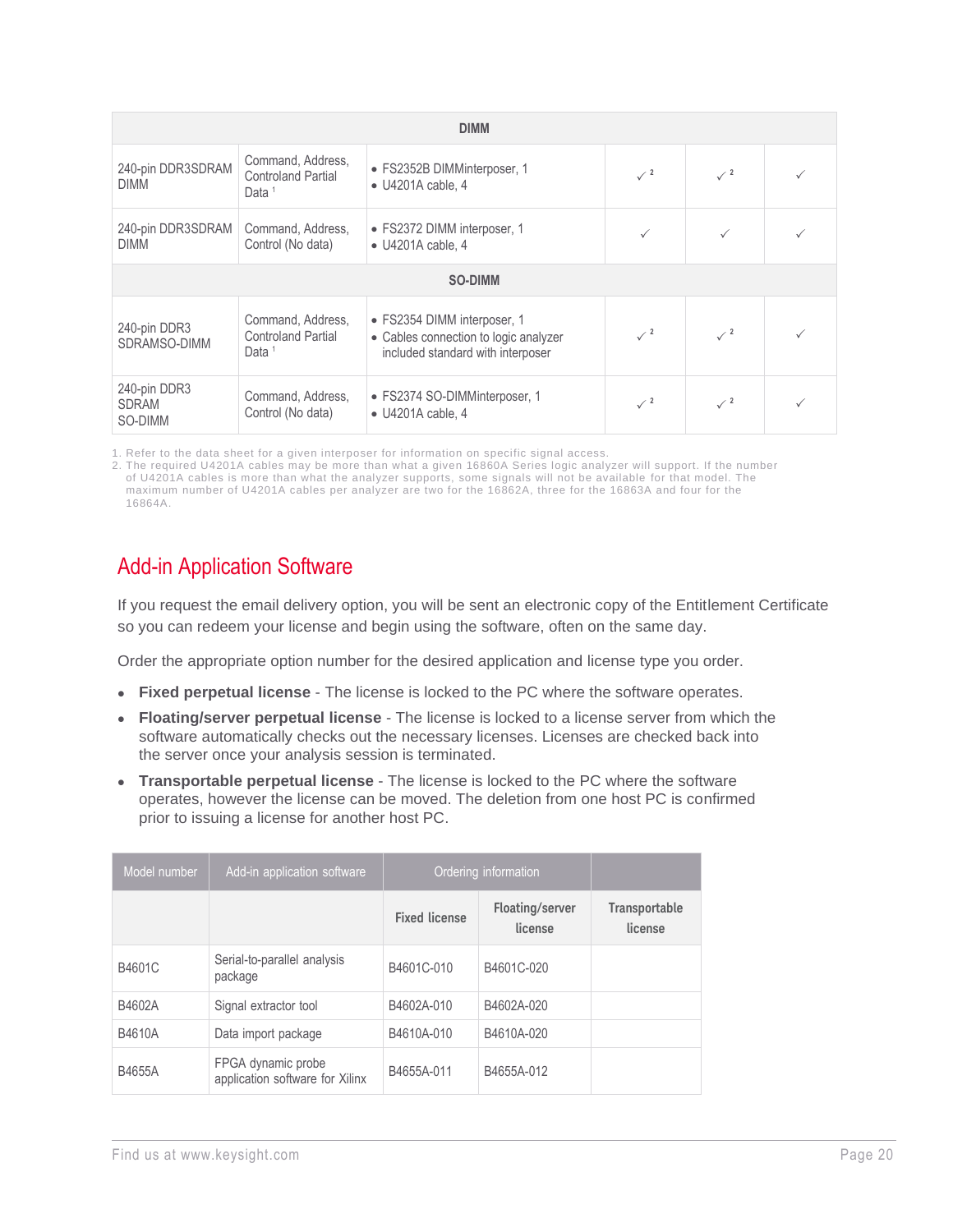| Model number | Add-in application software                                                             |            | Ordering information |            |
|--------------|-----------------------------------------------------------------------------------------|------------|----------------------|------------|
| B4656A       | FPGA dynamic probe<br>application software for Altera                                   | B4656A-010 | B4656A-020           |            |
|              | Memory analysis software for<br>logic analyzers                                         |            |                      |            |
|              | DDR decoder with physical<br>address trigger tool                                       | B4661A-1FP | B4661A-1NP           | B4661A-1TP |
| B4661A       | LPDDR decoder                                                                           | B4661A-2FP | B4661A-2NP           | B4661A-2TP |
|              | DDR and LPDDR compliance<br>violation analysis                                          | B4661A-3FP | B4661A-3NP           | B4661A-3TP |
|              | DDR3/4 and LPDDR2/3/4<br>performance analysis                                           | B4661A-4FP | B4661A-4NP           | B4661A-4TP |
| 89601B       | Digital Vector Signal Analysis<br>software, hardwareconnectivity<br>for logic analyzers |            |                      | 89601B-300 |

Floating/server license count provided with each purchase of the floating/server license product-option. Each use of the application uses a single count of the floating/server license. Purchase the quantity of the product-option to cover the maximum simultaneous use of the application.

| <b>Product-option</b> | Count $=$      |
|-----------------------|----------------|
| B4601C-020            | 1              |
| B4602A-020            | 2              |
| B4610A-020            | 1              |
| B4655A-012            | 1              |
| B4656A-020            | 1              |
| B4661A-1NP            | $\mathfrak{D}$ |
| B4661A-2NP            | 4              |
| B4661A-3NP            | 4              |
| B4661A-4NP            | 4              |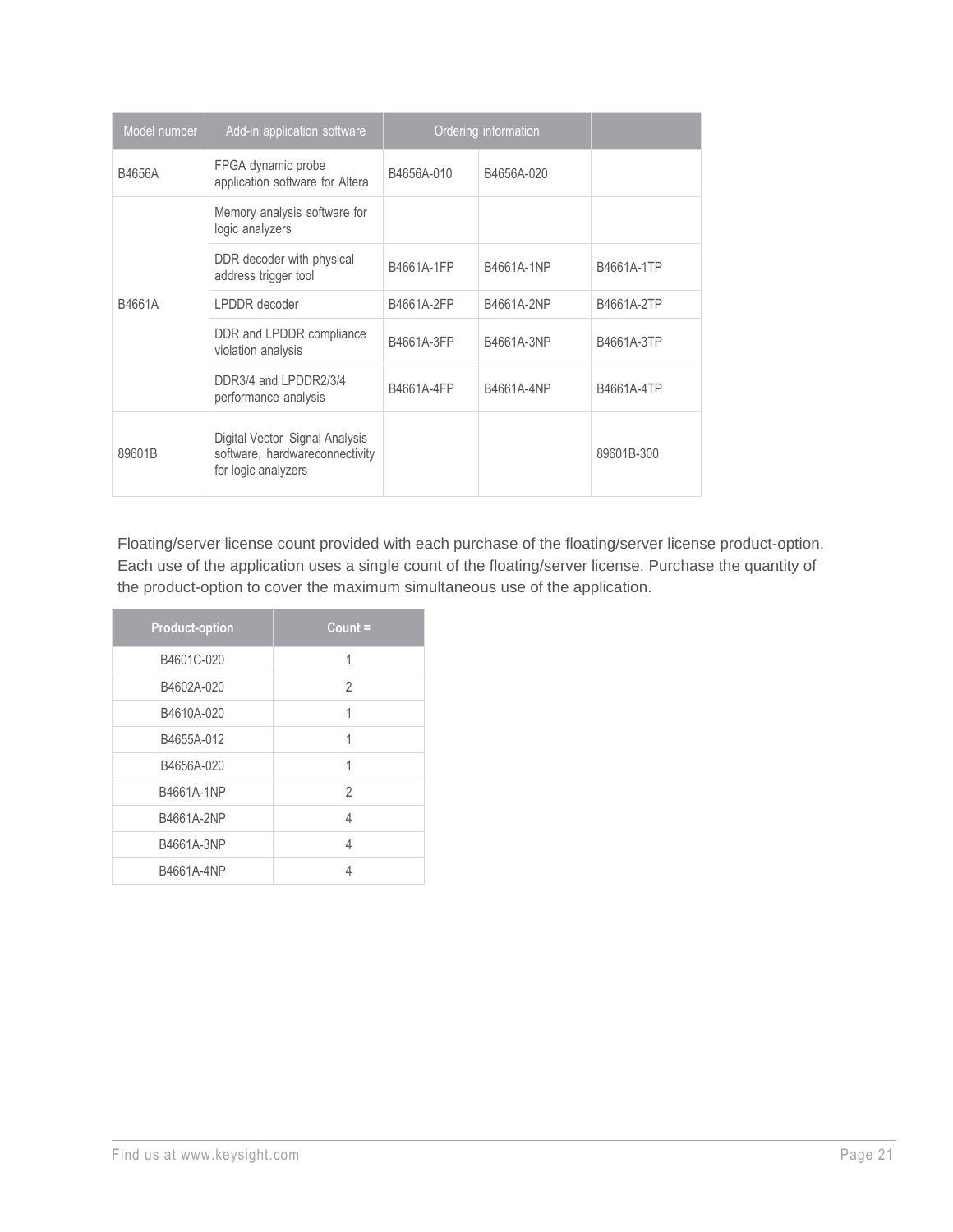#### **Accessories**

| Model number | <b>Description</b>                                                                                                                           |
|--------------|----------------------------------------------------------------------------------------------------------------------------------------------|
| E5867A       | Additional 1686X removable hard drive assembly, includes 256 GB or greater<br>SSD (imaged with operating system and logic analyzer software) |

#### After-purchase upgrades

Buy what you need today and upgrade in the future. The 16860A Series logic analyzer's state speed, timing speed and memory depth can be independently upgraded. When ordering, if you request the email delivery option, you will be sent an electronic copy of the Entitlement Certificate so you can redeem your license and begin using the upgraded capability, often on the same day.

| For model | 16861A       | 16862A                              | 16863A      | 16864A                   |  |
|-----------|--------------|-------------------------------------|-------------|--------------------------|--|
| Channels  | 34           | 68                                  | 102         | 136                      |  |
|           |              | State speed                         |             |                          |  |
| 700 MHz   | 16861AU-700  | 16862AU-700                         | 16863AU-700 | 16864AU-700              |  |
|           |              | Timing speed (quarter channel mode) |             |                          |  |
| 10 GHz    |              | 16862AU-T10 1                       |             | 16864AU-T10 <sup>2</sup> |  |
|           | Memory depth |                                     |             |                          |  |
| 4 Mb      | 16861AU-004  | 16862AU-004                         | 16863AU-004 | 16864AU-004              |  |
| 8 Mb      | 16861AU-008  | 16862AU-008                         | 16863AU-008 | 16864AU-008              |  |
| 16 Mb     | 16861AU-016  | 16862AU-016                         | 16863AU-016 | 16864AU-016              |  |
| 32 Mb     | 16861AU-032  | 16862AU-032                         | 16863AU-032 | 16864AU-032              |  |
| 64 Mb     | 16861AU-064  | 16862AU-064                         | 16863AU-064 | 16864AU-064              |  |
| 128 Mb    | 16861AU-128  | 16862AU-128                         | 16863AU-128 | 16864AU-128              |  |

1. 16862AU-T10 upgrade requires that the 16862A already have 16862A-700 installed or that a 16862AU-700 upgrade

license is also purchased with 16862AU-T10.

2. 16864AU-T10 upgrade requires that the 16864A already have 16864AU-700 installed or that a 16864AU-700 upgrade license is also purchased with 16864AU-T10.